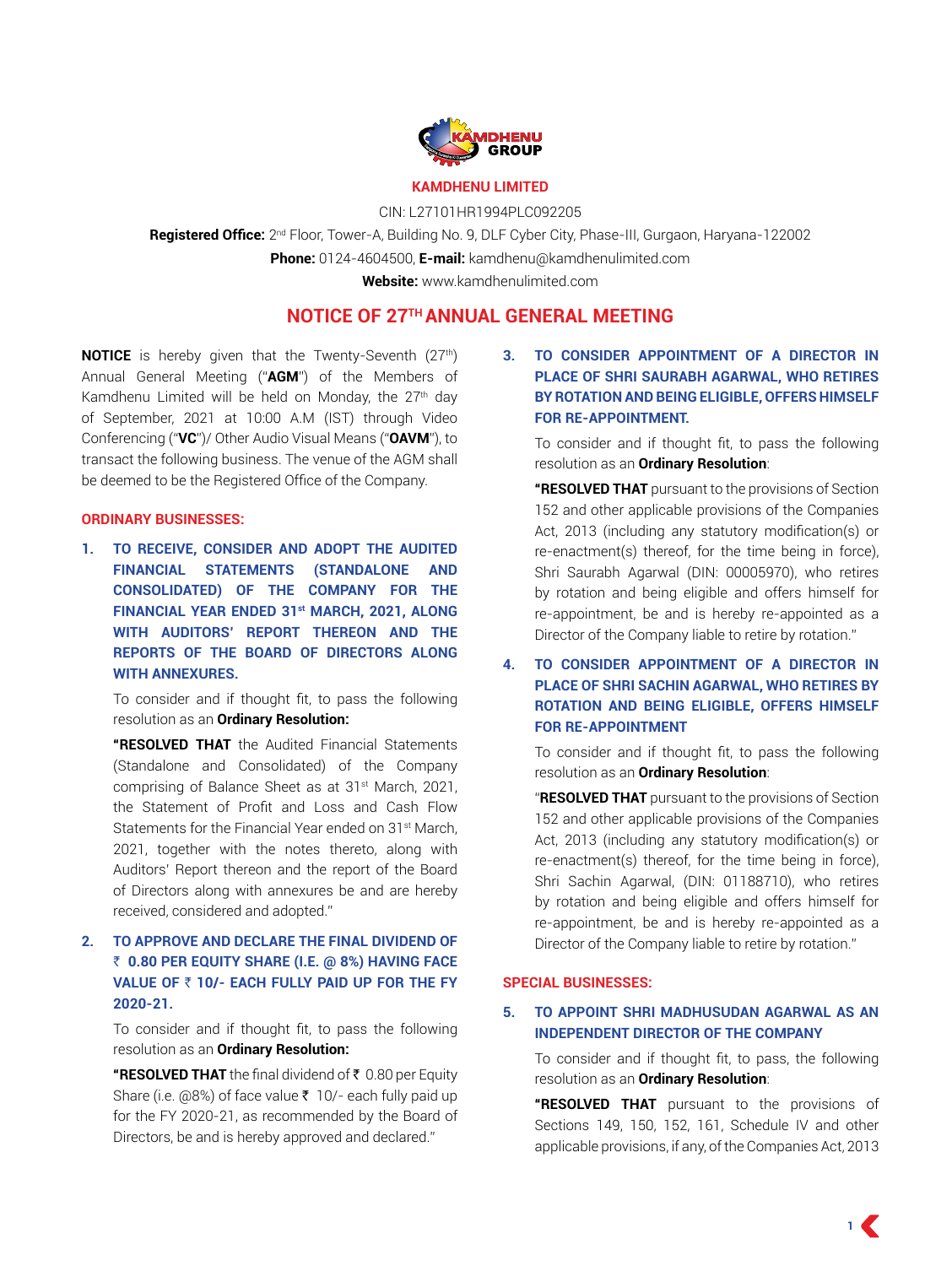

("the Act") and read with rules made thereunder and pursuant to applicable provisions of the SEBI (Listing Obligations and Disclosure Requirements) Regulations, 2015 ("Listing Regulations, 2015"), (including any statutory modification(s) or re-enactment(s) thereof for the time being in force), applicable provisions of Articles of Association of the Company and on the basis of the recommendation of the Nomination and Remuneration Committee and the Board of Directors of the Company, Shri Madhusudan Agarwal (DIN: 00338537) who was appointed as an Additional Director (in the category of Non-Executive Independent Director) of the Company, with effect from 22<sup>nd</sup> May, 2021 in terms of Section 161 of the Act, and who has submitted declaration that he meets the criteria of Independence as provided under the Act and Listing Regulations, 2015,and in respect of whom the Company has received a notice in writing under Section 160 (1) of the Act from a Member proposing his candidature for the office of Director of the Company and is not debarred from holding the office of a director by virtue of any SEBI order or any other such authority and who is eligible for appointment, be and is hereby appointed by the members as an Independent Director not liable to retire by rotation to hold office for a term of 2 (two) consecutive years with effect from 22<sup>nd</sup> May, 2021 till 21st May, 2023.

**RESOLVED FURTHER THAT** the Board of Directors be and is hereby authorized to do all such acts, deeds and things as may be necessary, expedient and desirable for the purpose of giving effect to this resolution."

#### **6. TO RE-APPOINT SHRI RAMESH CHANDRA JAIN AS AN INDEPENDENT DIRECTOR OF THE COMPANY.**

To consider and if thought fit, to pass the following resolution as a **Special Resolution**:

**"RESOLVED THAT** pursuant to the provisions of Sections 149, 150, 152, Schedule IV and other applicable provisions, if any, of the Companies Act, 2013 and rules made thereunder, and pursuant to the applicable provisions of the SEBI (Listing Obligations and Disclosure Requirements) Regulations, 2015,("Listing Regulations, 2015") (including any statutory modification(s) or re-enactment(s) thereof for the time being in force), and on the recommendation of the Nomination and Remuneration Committee and the Board of Directors of the Company, Shri Ramesh Chandra Jain (DIN:00038529), who was appointed as

an Independent Director and who holds office as an Independent Director up to 1st May, 2021 and in respect of whom the Company has received a notice in writing under Section 160 of the Companies Act, 2013 from a Member proposing his candidature for the office of Director, being eligible and who has submitted a declaration that he meets the criteria for Independence as provided in Section 149(6) of the Companies Act, 2013 and the rules made thereunder and Listing Regulations, 2015,and is not debarred from holding the office of a director by virtue of any SEBI order or any other such authority and who is eligible for appointment be and is hereby re-appointed by the members as an Independent Director, not liable to retire by rotation and to hold office for a second term of 2(two) consecutive years w.e.f. 2nd May, 2021 to 1st May, 2023.

**RESOLVED FURTHER THAT** pursuant to Regulation 17(1A) of the SEBI (Listing Obligations and Disclosure Requirements) Regulations, 2015, (including any statutory modification(s) or re-enactment(s) thereof for the time being in force) the consent of the members of the Company be and is hereby accorded to continue the office of the Shri Ramesh Chandra Jain as Independent Director of the Company even after attaining the age of 75 year during his tenure of directorship.

**RESOLVED FURTHER THAT** the Board of Directors be and is hereby authorized to do all such acts, deeds and things as may be necessary, expedient and desirable for the purpose of giving effect to this resolution."

# **7. TO RATIFY THE REMUNERATION OF THE COST AUDITORS FOR THE FY 2021 - 22**

To consider and if thought fit, to pass, the following resolution as an **Ordinary Resolution**:

"**RESOLVED THAT** pursuant to the provisions of Section 148 and other applicable provisions, if any, of the Companies Act, 2013 read with rules made thereunder (including any statutory modification(s) or re-enactment(s) thereof, for the time being in force) the remuneration of  $\bar{\tau}$  50,000/- (Rupees Fifty Thousand Only) plus taxes as applicable and reimbursement of out of pocket expenses at actuals, if any, payable to M/s K.G. Goyal & Associates, Cost Accountants, (Firm Registration No. 000024), Cost Auditors of the Company, who was appointed by the Board of Directors of the Company on recommendation of the Audit

**2**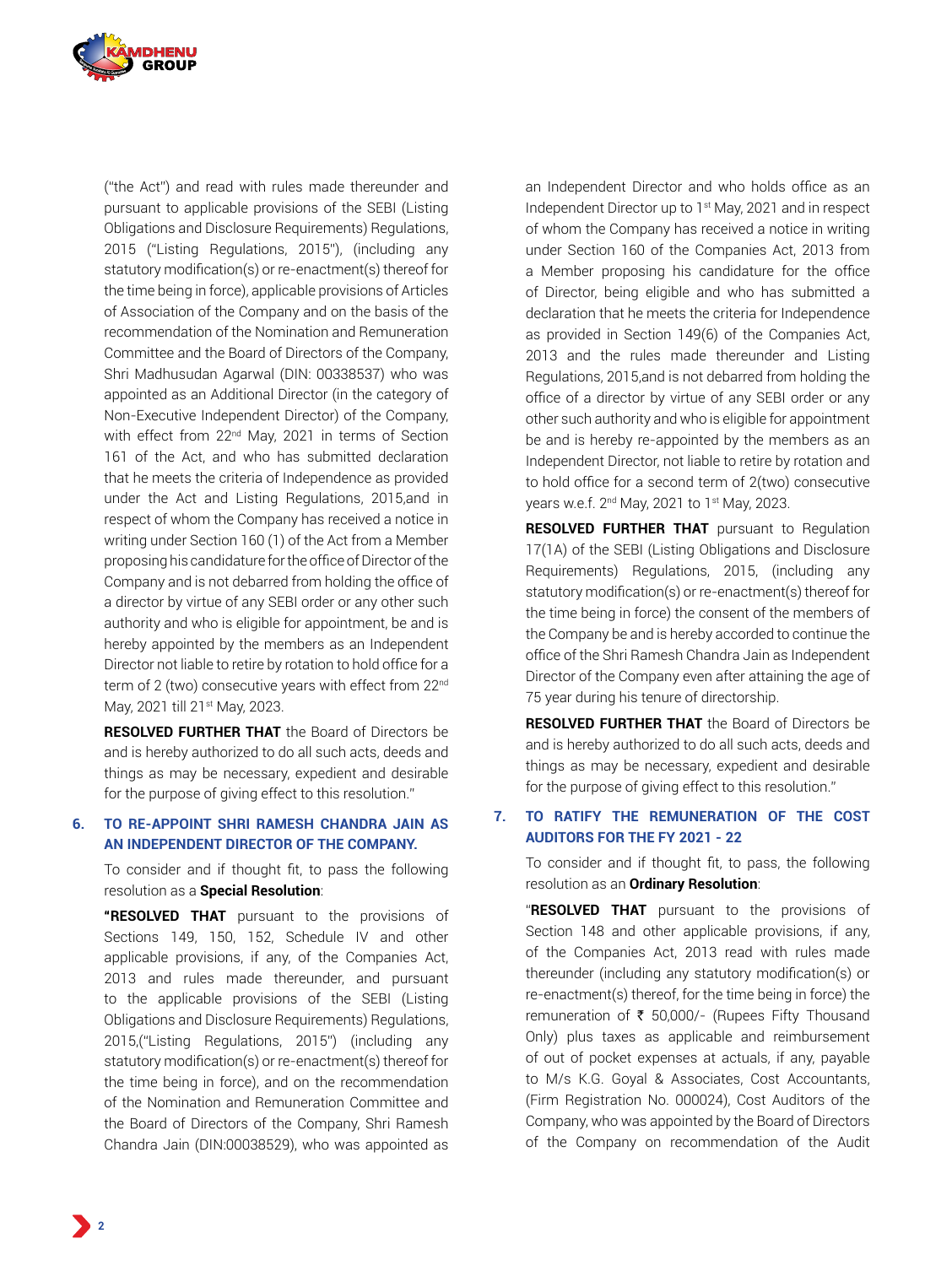Committee as Cost Auditors to conduct the audit of the cost records of the Company under the Companies (Cost Records and Audit) Rules, 2014, for the FY 2021- 22, be and is hereby ratified.

**RESOLVED FURTHER THAT** the Board of Directors be and is hereby authorized to do all such acts, deeds and things as may be necessary, expedient and desirable for the purpose of giving effect to this resolution."

#### **NOTES:**

The Explanatory Statement pursuant to Section 102 of the Companies Act, 2013 ("**the Act**"), setting out the material facts relating to the Special Business stated under Item No.5 , 6 and 7 of the Notice to be transacted at the Annual General Meeting ("**AGM**") is annexed hereto and forms part of this Notice. The relevant details pursuant to SEBI (Listing Obligations and Disclosure Requirements) Regulations, 2015 (the "**Listing Regulations, 2015**") and Secretarial Standards on General Meetings issued by the Institute of Company Secretaries of India in respect of Directors appointment/ re-appointment at the 27th AGM are also annexed as **Annexure A**.

- 1. In view of the massive outbreak of the COVID-19 pandemic, social distancing is a norm to be followed and pursuant to the Circular No. 14/2020 dated 8<sup>th</sup> April, 2020, CircularNo.17/2020 dated 13th April, 2020 issued by the Ministry of Corporate Affairs ("MCA") followed by Circular No. 20/2020 dated 5th May, 2020 and Circular No. 02/2021 dated 13<sup>th</sup> January, 2021 and all other relevant circulars issued from time to time (collectively referred to as "**MCA Circulars**") and Circular no. SEBI/ HO/CFD/CMD1/CIR/P/2020/79 dated 12<sup>th</sup> May, 2020 and SEBI/HO/CFD/CMD2/CIR/P/2021/11 dated 15<sup>th</sup> January, 2021 issued by the SEBI (collectively referred to as "**SEBI Circulars**"), permitted the holding of AGM through Video Conferencing ("**VC**") / Other Audio Visual Means ("**OAVM**"), without the physical presence of members at a common venue. Hence, in compliance with the MCA Circulars and SEBI Circulars, the AGM of the Company is being held through VC/OAVM on Monday, 27th September, 2021 at 10:00 A.M. (IST). The deemed venue for the 27<sup>th</sup> AGM shall be Registered Office of the Company.
- 2. Generally a member entitled to attend and vote at the AGM is entitled to appoint a proxy to attend and vote on his / her behalf and the proxy need not be a member

Sd/-

#### **Satish Kumar Agarwal**

**Date:** 21<sup>st</sup> June, 2021 Chairman & Managing Director **Place:** Gurgaon DIN: 00005981

of the Company. Since, the AGM is being held in accordance with the MCA Circulars and SEBI Circulars through VC/OAVM, the facility for the appointment of proxies by the members will not be available for the AGM, hence the proxy form, attendance slip and route map are not attached to this Notice.

- 3. The Members can join the AGM through VC/OAVM mode 15 minutes before and after the scheduled time of the commencement of the Meeting by following the procedure mentioned in the Notice. The facility of participation in the AGM through VC/OAVM will be made available for 1000 members on first come first served basis. This will not include large Shareholders (Shareholders holding 2% or more shareholding), Promoters, Institutional Investors, Directors, Key Managerial Personnel, the Chairpersons of the Audit Committee, Nomination and Remuneration Committee and Stakeholders Relationship Committee, Auditors etc., who are allowed to attend the AGM without restriction on account of first come first served basis.
- 4. Institutional / Corporate Shareholders (i.e. other than individuals, HUF, NRI, etc.) are required to send a scanned copy (PDF / JPG Format) of their respective Board or Governing Body Resolution / Authorization/ Power of Attorney etc., authorising their representative to attend the AGM through VC / OAVM on their behalf and to vote through remote e-Voting. The said Resolution / Authorization shall be sent by e-mail on Scrutinizer's e-mail address at rupesh@cacsindia.com with a copy marked to evoting@nsdl.co.in.
- 5. The attendance of the Members attending the AGM through VC/OAVM will be counted for the purpose of reckoning the quorum under Section 103 of the Act.

#### **6. Dividend and Record Date:**

a. Record date for the purpose of payment of dividend is as on close of business hours of Friday, 10th September, 2021.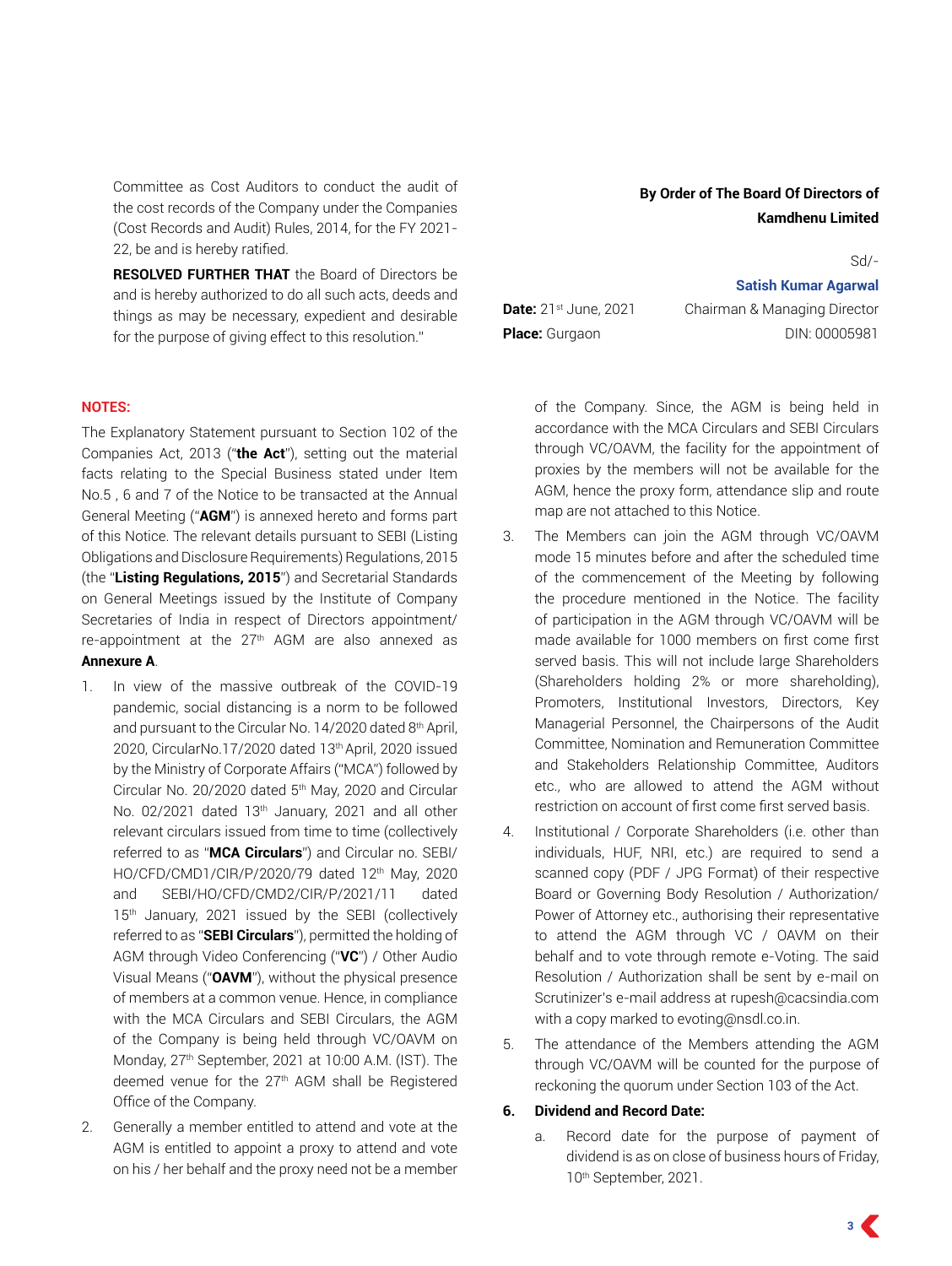

- b. If dividend on Equity Shares, as recommended by the Board, is approved at the Annual General Meeting, the payment of such dividend will be made on or before 26<sup>th</sup> October, 2021, as under:
	- i) to all beneficial owners in respect of Shares held in electronic form as per details furnished by the Depositories for this purpose as on close of business hours of Friday, 10<sup>th</sup> September, 2021.
	- ii) to all Members in respect of Shares held in physical form, after giving effect to valid transmission and transposition requests lodged with the Company as on close of business hours of Friday, 10<sup>th</sup> September, 2021
- 7. Pursuant to Finance Act, 2020, dividend income will be taxable in the hands of shareholders w.e.f. 1<sup>st</sup> April, 2020 and the Company is required to deduct tax at source from dividend paid to shareholders at the prescribed rates. For the prescribed rates for various categories, the shareholders are requested to refer to the Finance Act, 2020 and amendments thereof. The shareholders are requested to update their PAN with the Company / Registrar and Transfer Agent (in case of shares held in physical mode) and with the Depository Participants (in case of shares held in Demat mode).

A Resident individual shareholder with PAN and who is not liable to pay income tax, can submit a yearly declaration in Form No. 15G/15H, to avail the benefit of non-deduction of tax at source by sending an email to cs@kamdhenulimited.com latest by 5:00 P.M. (IST) on or before Friday, 10<sup>th</sup> September, 2021.

Shareholders are requested to note that in case their PAN is not registered, the tax will be deducted at a higher rate of 20%.

Non-resident shareholders (including Foreign Institutional Investors (FIIs)/ Foreign Portfolio Investors (FPIs) can avail beneficial rates under tax treaty between India and their country of residence, subject to providing necessary documents i.e. No Permanent Establishment and Beneficial Ownership Declaration, Tax Residency Certificate, Form 10F, any other document which may be required to avail the tax treaty benefits by sending an email to cs@kamdhenulimited. com. The aforesaid declarations and documents need to be submitted by the shareholders latest by 5:00 P.M. (IST) on or before Friday, 10<sup>th</sup> September, 2021.

**Updation of mandate for receiving dividend directly in bank account through Electronic Clearing System or any other means in a timely manner:**

- **I. Shares held in physical form**: Members are requested to send hard copies of the following details / documents to the Company's Registrar and Transfer Agent, viz. KFin Technologies Private Limited (Formerly Known as Karvy Fintech Private Limited) at Selenium Building, Tower-B, Plot No 31 & 32, Financial District, Nanakramguda, Serilingampally, Hyderabad, Rangareddi, Telangana-500 032:
	- a. Signed request letter mentioning your name, folio number(s), complete address and following details relating to bank account, in which the dividend is to be received.
		- i. Name & Branch of Bank and Bank Account type;
		- ii. Bank Account Number & Type allotted by your Bank after implementation of Core Banking Solutions;
		- iii. 9-digit MICR code no.;
		- iv. 11 digit IFSC Code.
		- v. cancelled cheque in original, bearing the name of the Member or first holder, in case shares are held jointly;
	- b. self-attested copy of the PAN Card;
	- c. self-attested copy of any document (such as Aadhar Card, Driving License, Election Identity Card, Passport) in support of the address of the Member as registered with the Company; and
	- d. Scanned copy of the share certificate (front and back side).
- **II. Shares held in electronic form:** Members may please note that their bank details as furnished by the respective DPs to the Company will be considered for remittance of dividend as per the applicable regulations of the DPs and the Company will not entertain any direct request from such Members for change / addition / deletion in such bank details. Accordingly, the Members holding shares in demat form are requested to update their Electronic Bank Mandate with their respective DPs.

Further, please note that instructions, if any, already given by Members in respect of shares held in physical form, will not be automatically applicable to the dividend paid on shares held in electronic form.

**4**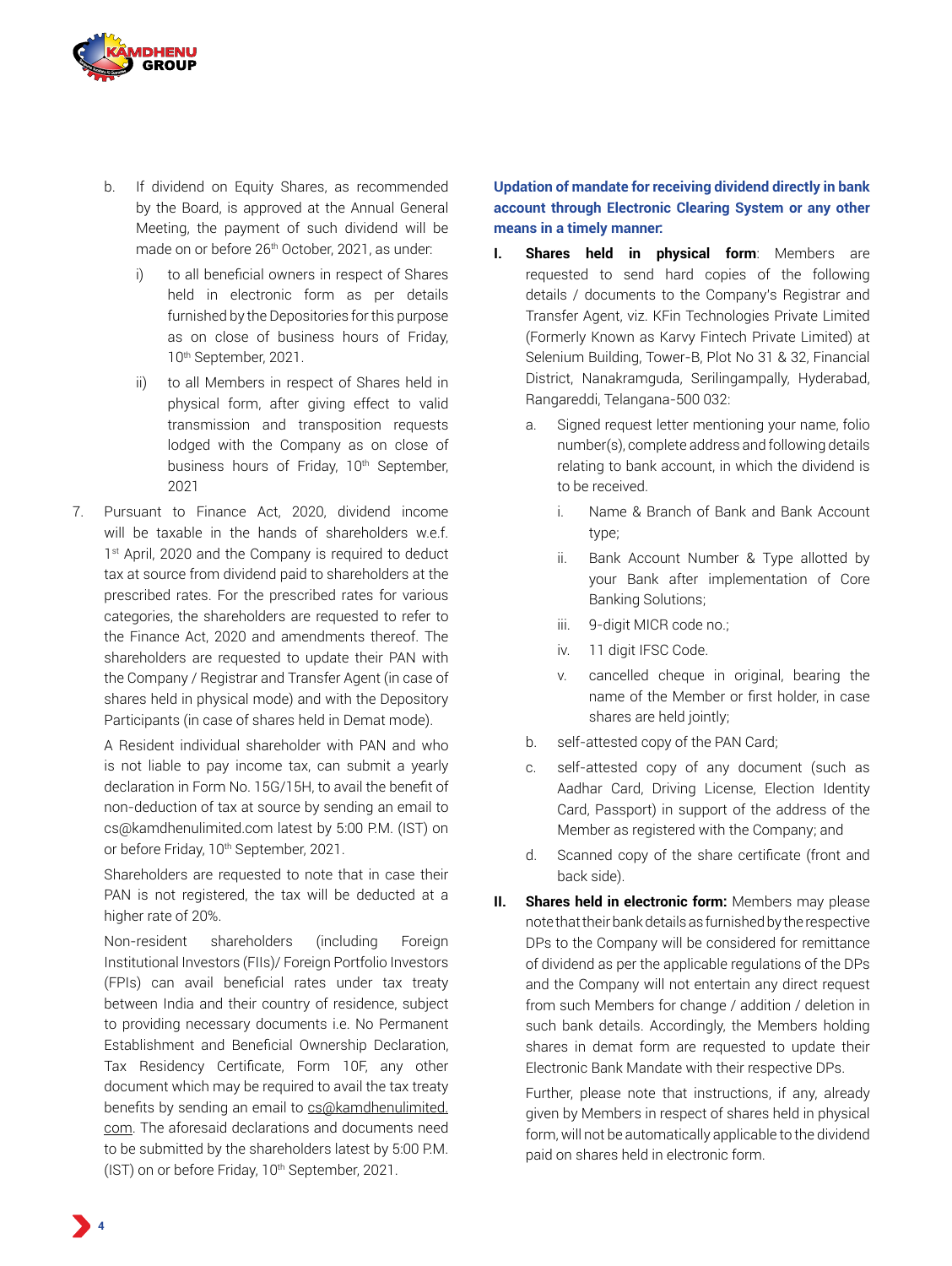The Members who are unable to receive the dividend directly in their bank account through Electronic Clearing Service or any other means, due to non-registration of the Electronic Bank Mandate, the Company shall dispatch the warrant / Bankers' cheque / demand draft to such Members.

- 8. As per Regulation 40 of the Listing Regulations, 2015 as amended, securities of listed companies can be transferred only in dematerialized form with effect from 1st April, 2019, except in case of request received for transmission or transposition and re–lodged transfer of securities. Further, SEBI vide its circular no. SEBI/HO/MIRSD/RTAMB/ CIR/P/2020/236 dated 2<sup>nd</sup> December, 2020 had fixed 31<sup>st</sup> March, 2021 as the cut-off date for re-lodgement of transfer deeds and the shares that are re-lodged for transfer shall be issued only in demat mode. In view of this and to eliminate all risks associated with physical shares and for ease of portfolio management, members holding shares in physical form are requested to consider converting their holdings into dematerialized form. Members can contact the Company or Company's Registrars and Transfer Agents - M/s. Kfin Technologies Private Limited for assistance in this regard.
- 9. To support the "Green Initiative", Members who have not registered their email addresses are requested to register the same with the Company's Registrar and Share Transfer Agent/their Depository Participants, in respect of shares held in physical/electronic mode, respectively.
- 10. Members are requested to intimate changes, if any, pertaining to their name, postal address, email address, telephone/mobile numbers, Permanent Account Number (PAN), mandates, nominations, power of attorney, bank details such as, name of the bank and branch details, bank account number, MICR code, IFSC code, etc., to their Depository Participant in case the shares are held in electronic form and to M/s. Kfin Technologies Private Limited, in case the shares are held in physical form.
- 11. In case of joint holders attending the AGM, the Member whose name appears as the first holder in the order of names as per the Register of Members of the Company will be entitled to vote at the AGM.

### **12. Transfer of Unclaimed/Unpaid amounts to the Investor Education and Protection Fund (IEPF):**

Members are requested to note that dividend not encashed or remaining unclaimed for a period of 7 (seven) consecutive years from the date of transfer to the Company's Unpaid Dividend Account, shall be transferred to the Investor Education and Protection Fund ("IEPF") established by the Central Government. Further, pursuant to the provisions of Section 124 of the Act read with the Investor Education and Protection Fund Authority (Accounting, Audit, Transfer and Refund) Rules, 2016 ("IEPF Rules") as amended to date, all shares on which dividend has not been paid or claimed for seven consecutive years or more shall be transferred to IEPF Authority as notified by the Ministry of Corporate Affairs.

The Members/Claimants whose shares and unclaimed dividend amount have been transferred to IEPF may claim the shares or apply for refund by making an application to IEPF Authority in Form IEPF-5 (available on www.iepf.gov.in). The Member/Claimant can file only one consolidated claim in a Financial Year as per the IEPF Rules.

It is in the Members' interest to claim any un-encashed dividends and for future, opt for Electronic Clearing Service, so that dividends paid by the Company are credited to the Members' account on time.

The details of unpaid and unclaimed dividends lying with the Company as on 31<sup>st</sup> March, 2021 are uploaded on the website of the Company and can be accessed through the link https://www.kamdhenulimited.com/ unclaimed-unpaid-amount.php.

Details of unpaid and unclaimed dividends up to 31<sup>st</sup> March, 2020 are also uploaded on the website of the IEPF Authority and can be accessed through the link: www.iepf.gov.in

Members who have not yet encashed the dividend warrants, from the Financial Year ended 31<sup>st</sup> March, 2014 onwards are requested to forward their claims to the Company's Registrar and Share Transfer Agents. Members are requested to contact the Company's Registrar and Share Transfer Agent at the following address, to claim the unclaimed/ unpaid dividends: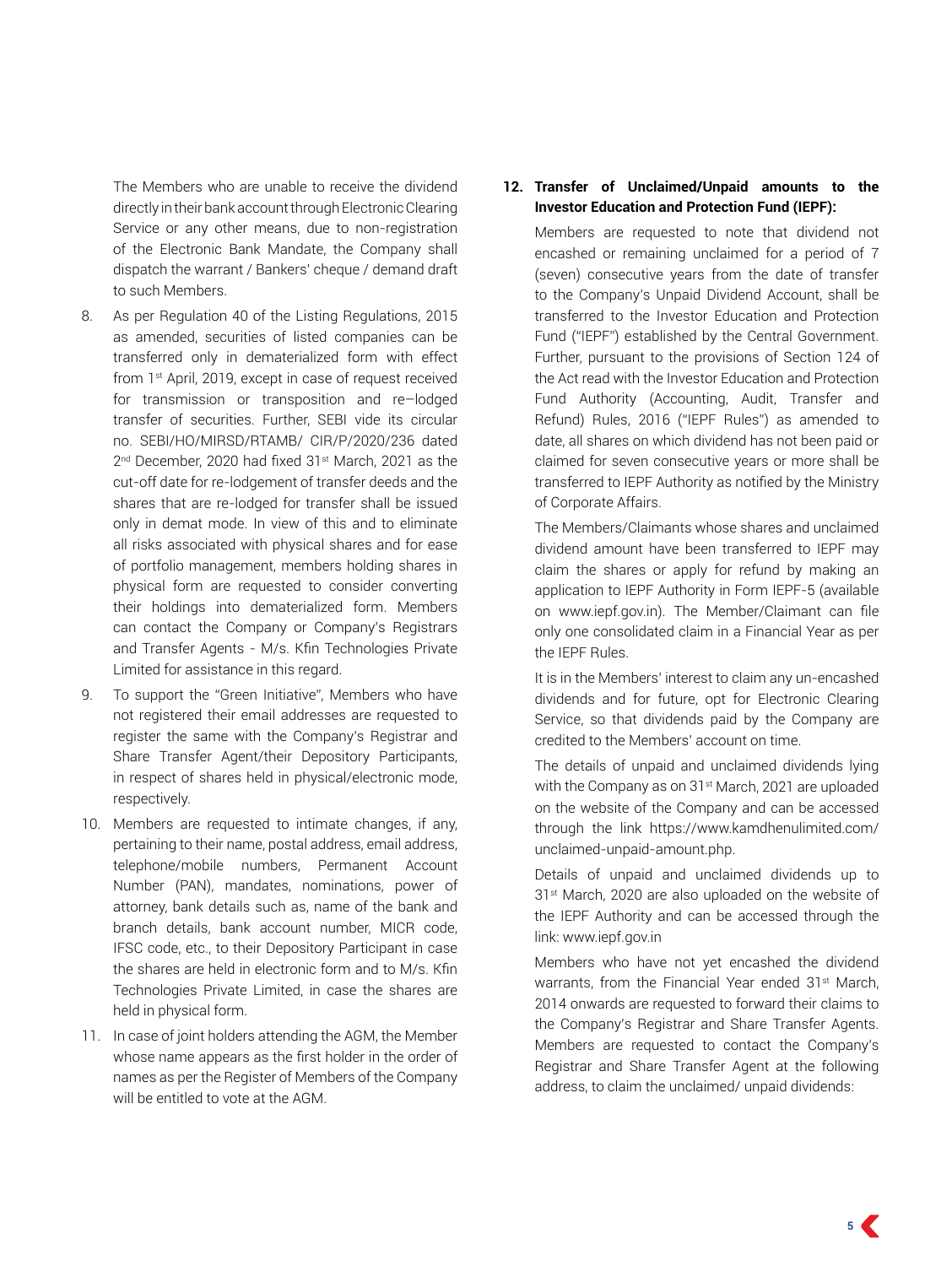

|            | Name of : KFin Technologies Private Limited |
|------------|---------------------------------------------|
| <b>RTA</b> | (Formerly Known as Karvy Fintech Private    |
|            | Limited)                                    |
| Address    | : Selenium Building, Tower-B, Plot No 31    |
|            | & 32, Financial District, Nanakramguda,     |

& 32, Financial District, Nanakramguda, Serilingampally, Hyderabad, Rangareddi, Telangana - 500 032.

Tel : +91-40-67162222

E- Mail : einward.ris@kfintech.com

Website : https://www.kfintech.com/

# **13. Nomination Facility:**

As per the provisions of Section 72 of the Act, the facility for making nomination is available to the Members in respect of the shares held by them. Members who have not yet registered their nomination are requested to register the same by submitting Form No. SH-13. If a Member desires to cancel the earlier nomination and record a fresh nomination, he / she may submit the same in Form SH-14. The said form(s) can be downloaded from the Company's Website www.kamdhenulimited.com. Members are requested to submit the said form to their DPs in case the shares are held in electronic form and to the RTA at einward.ris@kfintech.com in case the shares are held in physical form, quoting their folio no(s).

- 14. The Register of directors and key managerial personnel and their shareholding, maintained under Section 170 of the Act, and the Register of Contracts or Arrangements in which the directors are interested, maintained under Section 189 of the Act, will be available electronically for inspection by the members during the AGM. All documents referred to in the accompanying Notice and the Explanatory Statement shall be open for inspection by the Members by writing an e-mail to the Company at E–Mail : cs@kamdhenulimited.com.
- 15. In compliance with the aforesaid MCA Circulars and SEBI Circulars, Notice of the AGM along with Annual Report 2020-21 is being sent only through electronic mode to those Members whose e-mail addresses are registered with the Company / Depository Participants. Member may note that the Notice of AGM and the Annual Report 2020-21 will also be available on the Company's website at www.kamdhenulimited.com, on the website of the Stock Exchanges i.e. BSE Limited and National Stock Exchange of India Limited at www.bseindia.com and www.nseindia.com

respectively, and on the website of NSDL https://www.evoting.nsdl.com.

16. Members seeking any information with regard to the financial statements or any matter to be placed at the AGM, are requested to write to the Company on or before 26<sup>th</sup> September, 2021 through e-mail on cs@kamdhenulimited.com. The same will be replied by the Company suitably.

#### **VOTING THROUGH ELECTRONIC MEANS:**

- 1. In compliance with the provisions of Section 108 of the Act and the Rules framed thereunder, as amended to date and Regulation 44 of the Listing Regulations, 2015 the Members are provided with the facility to cast their vote electronically, through the e-Voting services provided by NSDL, on all the resolutions set forth in this Notice. The instructions for e-Voting are given herein below.
- 2. The remote e-Voting facility period commences at 9:00 A.M. (IST) on Friday, 24<sup>th</sup> September, 2021 (and ends at 5:00 P.M. (IST) on Sunday, 26<sup>th</sup> September, 2021. The e-Voting module shall be disabled by NSDL for voting thereafter. During this period, Members holding shares either in physical or de-materialized form as on the Cut-Off Date i.e. Monday, 20th September, 2021 may cast their votes electronically. Members have the option to cast their vote on any of the resolutions using the remote e-Voting facility or e-Voting during the AGM. Those Members, who will be present in the AGM through VC / OAVM facility and have not cast their vote on the Resolutions through remote e-Voting and are otherwise not barred from doing so, shall be eligible to vote through e-Voting system during the AGM. The voting rights of Members shall be in proportion to their share in the paid-up equity share capital of the Company as on the Cut-Off Date i.e. Monday, 20th September, 2021.
- 3. Members will be provided with the facility for voting through electronic voting system (insta poll) during the VC / OAVM proceedings at the AGM and Members participating at the AGM, who have not already cast their vote on the resolution(s) by remote e-Voting, will be eligible to exercise their right to vote on such resolution(s) upon announcement by the Chairman.
- 4. The Members who have cast their vote by remote e-Voting prior to the AGM may also attend / participate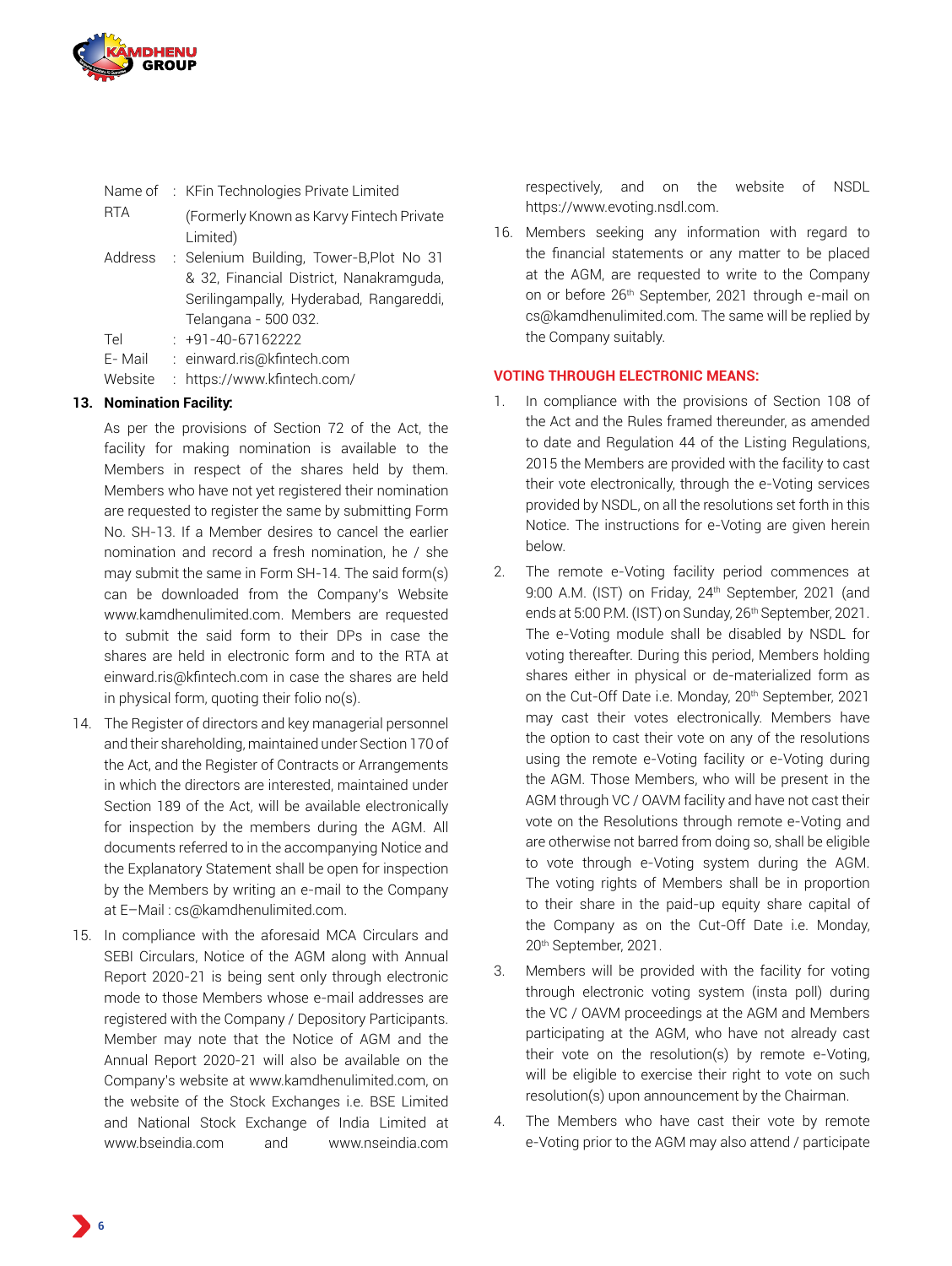in the AGM through VC/ OAVM, but shall not be entitled to cast their vote again.

The Board of Directors of the Company has appointed Shri Rupesh Agarwal, failing him Shri Shashikant Tiwari, Partners of M/s Chandrasekaran Associates, Practicing Company Secretaries, as the Scrutinizer to scrutinize the voting at the meeting (insta poll) and remote e-voting process, in a fair and transparent manner.

The Scrutinizer shall immediately after the conclusion of voting at the AGM, unblock the votes cast through remote e-Voting (votes cast during the AGM and votes cast prior to the AGM) and make, within two working days in terms of Listing Regulations, 2015 or three days in terms of the Act (whichever is earlier) of conclusion of the AGM, a consolidated Scrutinizer's Report of the total votes cast in favour or against, if any, to the Chairman or a person authorized by him in writing who shall counter sign the same.

- 5. The results declared along with the Scrutinizer's Report shall be placed on the website of the Company https://www.kamdhenulimited.com and on the website of NSDL www.evoting.nsdl.com immediately. The Company shall simultaneously communicate the results to BSE Limited and National Stock Exchange of India Limited, where the shares of the Company are listed.
- 6. Any person, who are other than individual shareholders holding securities in Demat mode and shareholders holding securities in physical mode, who acquires shares of the Company and become member of the Company after dispatch of the notice and holding shares as on the Cut-Off Date i.e. Monday, 20<sup>th</sup> September, 2021, may obtain the login ID and password by sending a request at evoting@nsdl.co.in. However, if you are already registered with NSDL for remote e-Voting then

you can use your existing user ID and password for casting your vote. If you have forgotten your password, you could reset your password by using "Forgot User Details/Password" or "Physical User Reset Password" option available on www.evoting.nsdl.com.

7. In case of Individual shareholders holding securities in Demat mode, who acquires shares of the Company and become member of the Company after dispatch of the Notice and holding shares as on the Cut-Off Date i.e. Monday, i.e. 20<sup>th</sup> September, 2021 are requested to follow the login method mentioned below in point (A) under e-Voting instructions.

# **INSTRUCTIONS FOR ATTENDING ANNUAL GENERAL MEETING THROUGH VC/OAVM**

THE INSTRUCTIONS FOR MEMBERS FOR REMOTE E-VOTING AND JOINING ANNUAL GENERAL MEETING ARE AS UNDER:-

#### **How do I vote electronically using NSDL e-Voting system?**

*The way to vote electronically on NSDL e-Voting system consists of "Two Steps" which are mentioned below:*

#### **Step 1: Access to NSDL e-Voting system**

# **A) Login method for e-Voting and joining virtual meeting for Individual shareholders holding securities in demat mode**

In terms of SEBI circular dated 9th December, 2020 on e-Voting facility provided by Listed Companies, Individual shareholders holding securities in demat mode are allowed to vote through their demat account maintained with Depositories and Depository Participants. Shareholders are advised to update their mobile number and email Id in their demat accounts in order to access e-Voting facility.

Login method for Individual shareholders holding securities in demat mode is given below: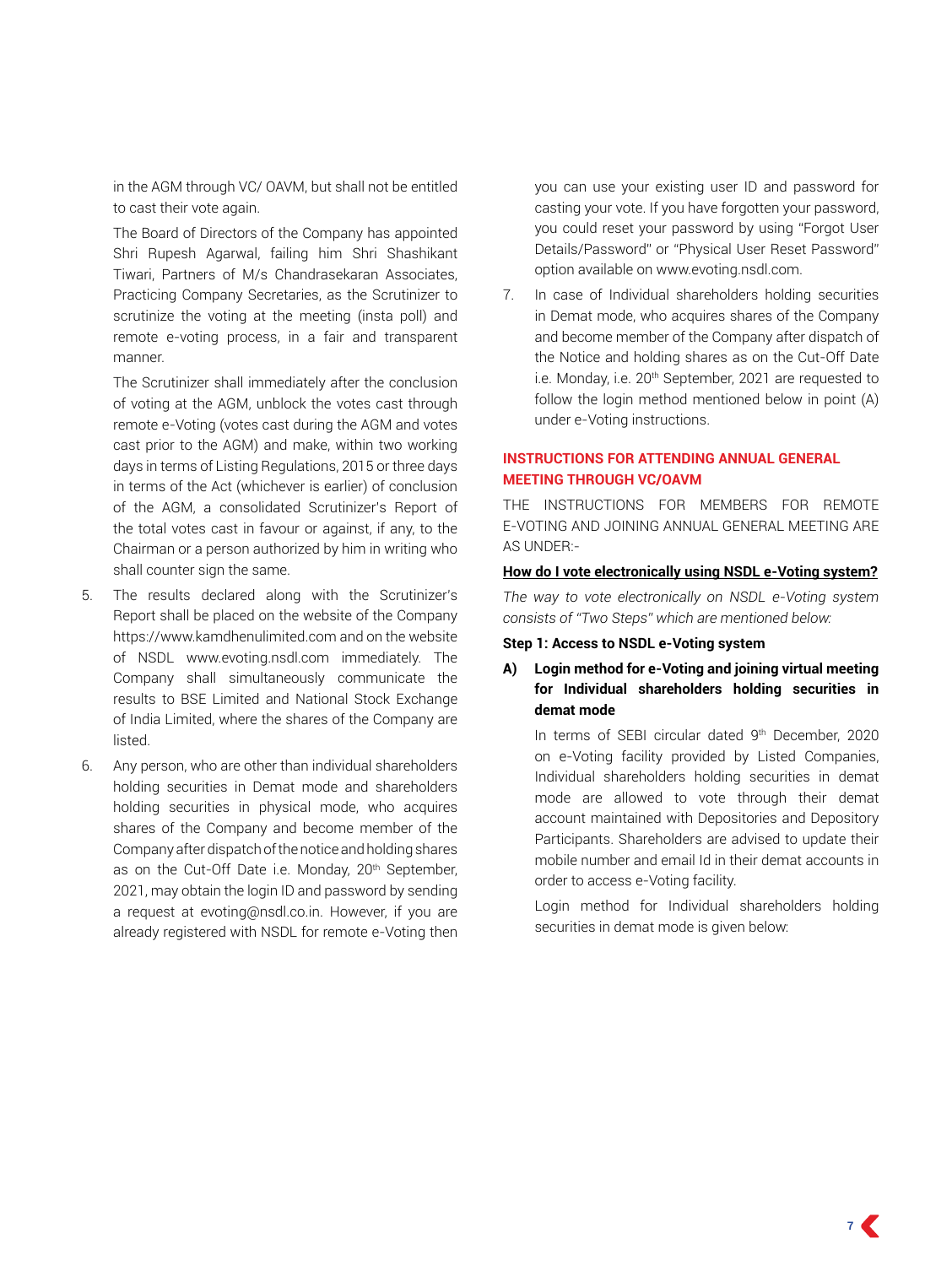

| <b>Type of shareholders</b>                                                  | <b>Login Method</b>                                                                                                                                                                                                                                                                                                                                                                                                                                                                                                                                                                                                                                                                                                                                                                                                                                                            |
|------------------------------------------------------------------------------|--------------------------------------------------------------------------------------------------------------------------------------------------------------------------------------------------------------------------------------------------------------------------------------------------------------------------------------------------------------------------------------------------------------------------------------------------------------------------------------------------------------------------------------------------------------------------------------------------------------------------------------------------------------------------------------------------------------------------------------------------------------------------------------------------------------------------------------------------------------------------------|
| Individual Shareholders<br>holding securities<br>in demat mode with<br>NSDL. | Existing <b>IDeAS</b> user can visit the e-Services website of NSDL Viz. https://eservices.nsdl.<br>1.<br>com either on a Personal Computer or on a mobile. On the e-Services home page click on<br>the "Beneficial Owner" icon under "Login" which is available under 'IDeAS' section, this will<br>prompt you to enter your existing User ID and Password. After successful authentication, you<br>will be able to see e-Voting services under Value added services. Click on "Access to e-Voting"<br>under e-Voting services and you will be able to see e-Voting page. Click on company name or<br>e-Voting service provider i.e. NSDL and you will be re-directed to e-Voting website of NSDL for<br>casting your vote during the remote e-Voting period or joining virtual meeting & voting during the<br>meeting.                                                       |
|                                                                              | If you are not registered for IDeAS e-Services, option to register is available at<br>2.<br>https://eservices.nsdl.com. Select "Register Online for IDeAS Portal" or click at<br>https://eservices.nsdl.com/SecureWeb/IdeasDirectReg.jsp                                                                                                                                                                                                                                                                                                                                                                                                                                                                                                                                                                                                                                       |
|                                                                              | Visit the e-Voting website of NSDL. Open web browser by typing the following URL:<br>З.<br>https://www.evoting.nsdl.com/ either on a Personal Computer or on a mobile. Once the<br>home page of e-Voting system is launched, click on the icon "Login" which is available under<br>'Shareholder/Member' section. A new screen will open. You will have to enter your User ID<br>(i.e. your sixteen digit demat account number hold with NSDL), Password/OTP and a Verification<br>Code as shown on the screen. After successful authentication, you will be redirected to NSDL<br>Depository site wherein you can see e-Voting page. Click on company name or e-Voting service<br>provider i.e. NSDL and you will be redirected to e-Voting website of NSDL for casting your vote<br>during the remote e-Voting period or joining virtual meeting & voting during the meeting. |
|                                                                              | Shareholders/Members can also download NSDL Mobile App "NSDL Speede" facility by<br>4.<br>scanning the QR code mentioned below for seamless voting experience.                                                                                                                                                                                                                                                                                                                                                                                                                                                                                                                                                                                                                                                                                                                 |
|                                                                              |                                                                                                                                                                                                                                                                                                                                                                                                                                                                                                                                                                                                                                                                                                                                                                                                                                                                                |
|                                                                              | <b>NSDL Mobile App is available on</b>                                                                                                                                                                                                                                                                                                                                                                                                                                                                                                                                                                                                                                                                                                                                                                                                                                         |
|                                                                              | Google Play<br>App Store                                                                                                                                                                                                                                                                                                                                                                                                                                                                                                                                                                                                                                                                                                                                                                                                                                                       |
| Individual Shareholders<br>holding securities in<br>demat mode with CDSL     | Existing users who have opted for Easi / Easiest, they can login through their user id and password.<br>Τ.<br>Option will be made available to reach e-Voting page without any further authentication. The<br>URL for users to login to Easi / Easiest are https://web.cdslindia.com/myeasi/home/login or<br>www.cdslindia.com and click on New System Myeasi.                                                                                                                                                                                                                                                                                                                                                                                                                                                                                                                 |
|                                                                              | After successful login of Easi/Easiest the user will be also able to see the E Voting Menu. The<br>2.<br>Menu will have links of e-Voting service provider i.e. NSDL. Click on NSDL to cast your vote.                                                                                                                                                                                                                                                                                                                                                                                                                                                                                                                                                                                                                                                                         |
|                                                                              | If the user is not registered for Easi/Easiest, option to register is available at<br>З.<br>https://web.cdslindia.com/myeasi/Registration/EasiRegistration                                                                                                                                                                                                                                                                                                                                                                                                                                                                                                                                                                                                                                                                                                                     |
|                                                                              | Alternatively, the user can directly access e-Voting page by providing demat Account Number<br>4.<br>and PAN No. from a link in www.cdslindia.com home page. The system will authenticate the<br>user by sending OTP on registered Mobile & Email as recorded in the demat Account. After<br>successful authentication, user will be provided links for the respective ESP i.e. NSDL where the<br>e-Voting is in progress.                                                                                                                                                                                                                                                                                                                                                                                                                                                     |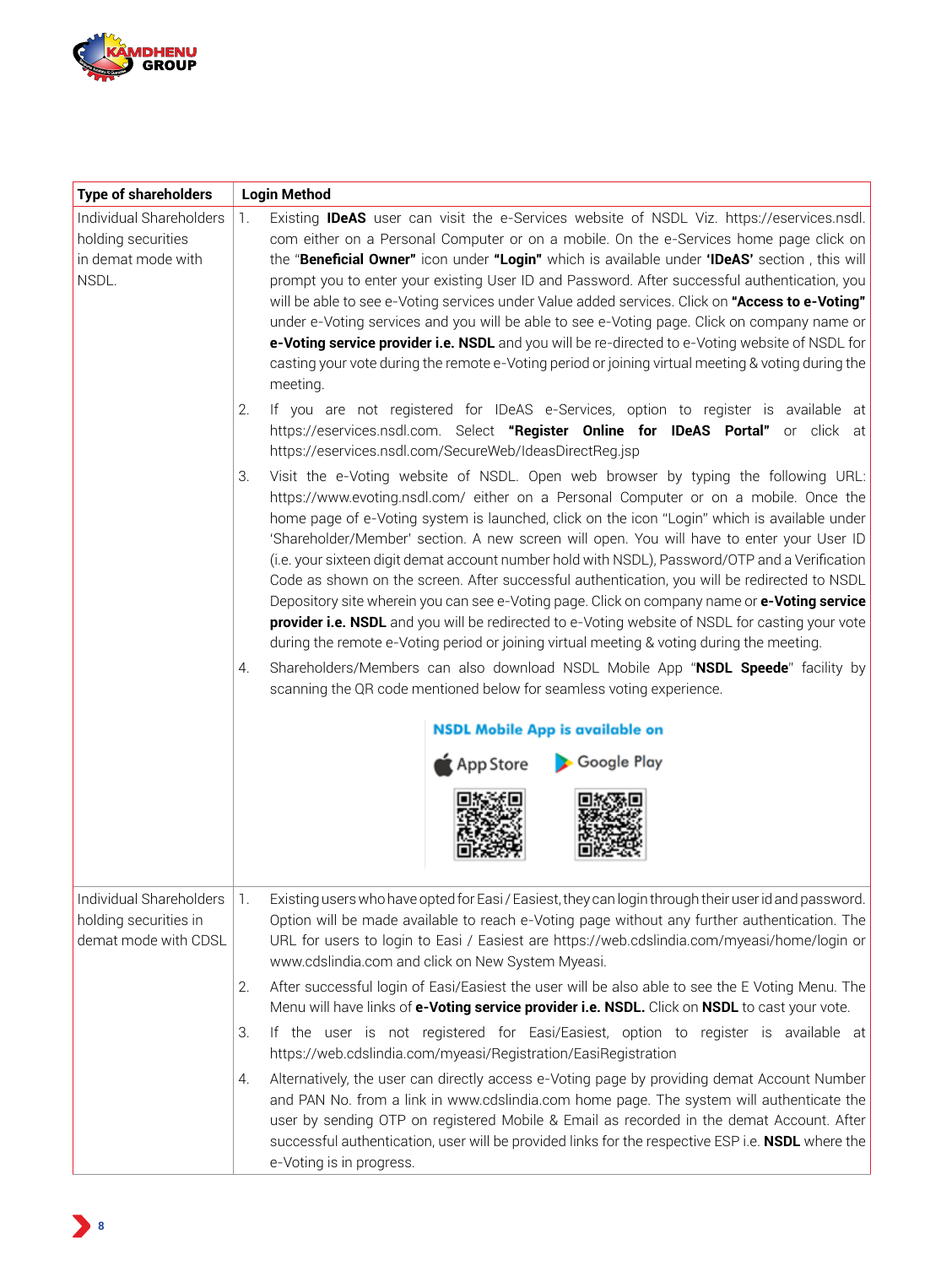| <b>Type of shareholders</b> | <b>Login Method</b>                                                                                     |
|-----------------------------|---------------------------------------------------------------------------------------------------------|
| Individual Shareholders     | You can also login using the login credentials of your demat account through your Depository            |
| (holding securities in      | Participant registered with NSDL/CDSL for e-Voting facility, upon logging in, you will be able to see   |
| demat mode) login           | e-Voting option. Click on e-Voting option, you will be redirected to NSDL/CDSL Depository site after    |
| through their depository    | successful authentication, wherein you can see e-Voting feature. Click on company name or e-Voting      |
| participants                | service provider i.e. NSDL and you will be redirected to e-Voting website of NSDL for casting your vote |
|                             | during the remote e-Voting period or joining virtual meeting & voting during the meeting.               |

**Important note:** Members who are unable to retrieve User ID/ Password are advised to use Forget User ID and Forget Password option available at abovementioned website.

## **Helpdesk for Individual Shareholders holding securities in demat mode for any technical issues related to login through Depository i.e. NSDL and CDSL.**

| Login type                                                            | <b>Helpdesk details</b>                                                                                                                                                                                                           |  |  |  |  |
|-----------------------------------------------------------------------|-----------------------------------------------------------------------------------------------------------------------------------------------------------------------------------------------------------------------------------|--|--|--|--|
| demat mode with NSDL                                                  | Individual Shareholders holding securities in   Members facing any technical issue in login can contact NSDL helpdesk by  <br>sending a request at evoting@nsdl.co.inor call at toll free no.: 1800 1020 990<br>and 1800 22 44 30 |  |  |  |  |
| Individual Shareholders holding securities in<br>demat mode with CDSL | Members facing any technical issue in login can contact CDSL helpdesk<br>by sending a request at helpdesk.evoting@cdslindia.com or contact at<br>022-23058738 or 022-23058542-43                                                  |  |  |  |  |

# **B) Login Method for e-Voting and joining virtual meeting for shareholders other than Individual shareholders holding securities in demat mode and shareholders holding securities in physical mode.**

## **How to Log-in to NSDL e-Voting website?**

- 1. Visit the e-Voting website of NSDL. Open web browser by typing the following URL: https://www.evoting.nsdl.com/ either on a Personal Computer or on a mobile.
- 2. Once the home page of e-Voting system is launched, click on the icon "Login" which is available under 'Shareholder/ Member' section.
- 3. A new screen will open. You will have to enter your User ID, your Password/OTP and a Verification Code as shown on the screen.

*Alternatively, if you are registered for NSDL eservices i.e. IDEAS, you can log-in at https://eservices.nsdl.com/ with your existing IDEAS login. Once you log-in to NSDL eservices after using your log-in credentials, click on e-Voting and you can proceed to Step 2 i.e. Cast your vote electronically.*

4. Your User ID details are given below :

|           | Manner of holding shares i.e. Demat (NSDL or<br><b>CDSL) or Physical</b> | Your User ID is:                                                                                                                                                |  |  |  |  |  |
|-----------|--------------------------------------------------------------------------|-----------------------------------------------------------------------------------------------------------------------------------------------------------------|--|--|--|--|--|
| a)        | For Members who hold shares in demat<br>account with NSDL.               | 8 Character DP ID followed by 8 Digit Client ID<br>For example if your DP ID is IN300*** and Client ID is 12****** then<br>your user ID is IN300***12******.    |  |  |  |  |  |
| b)        | For Members who hold shares in demat<br>account with CDSL.               | 16 Digit Beneficiary ID<br>For example if your Beneficiary ID is 12************** then your<br>$USET$ ID is $12****************$                                |  |  |  |  |  |
| $\circ$ ) | For Members holding shares in Physical<br>Form.                          | EVEN Number followed by Folio Number registered with the<br>Company<br>For example if folio number is 001*** and EVEN is 101456 then<br>user ID is 101456001*** |  |  |  |  |  |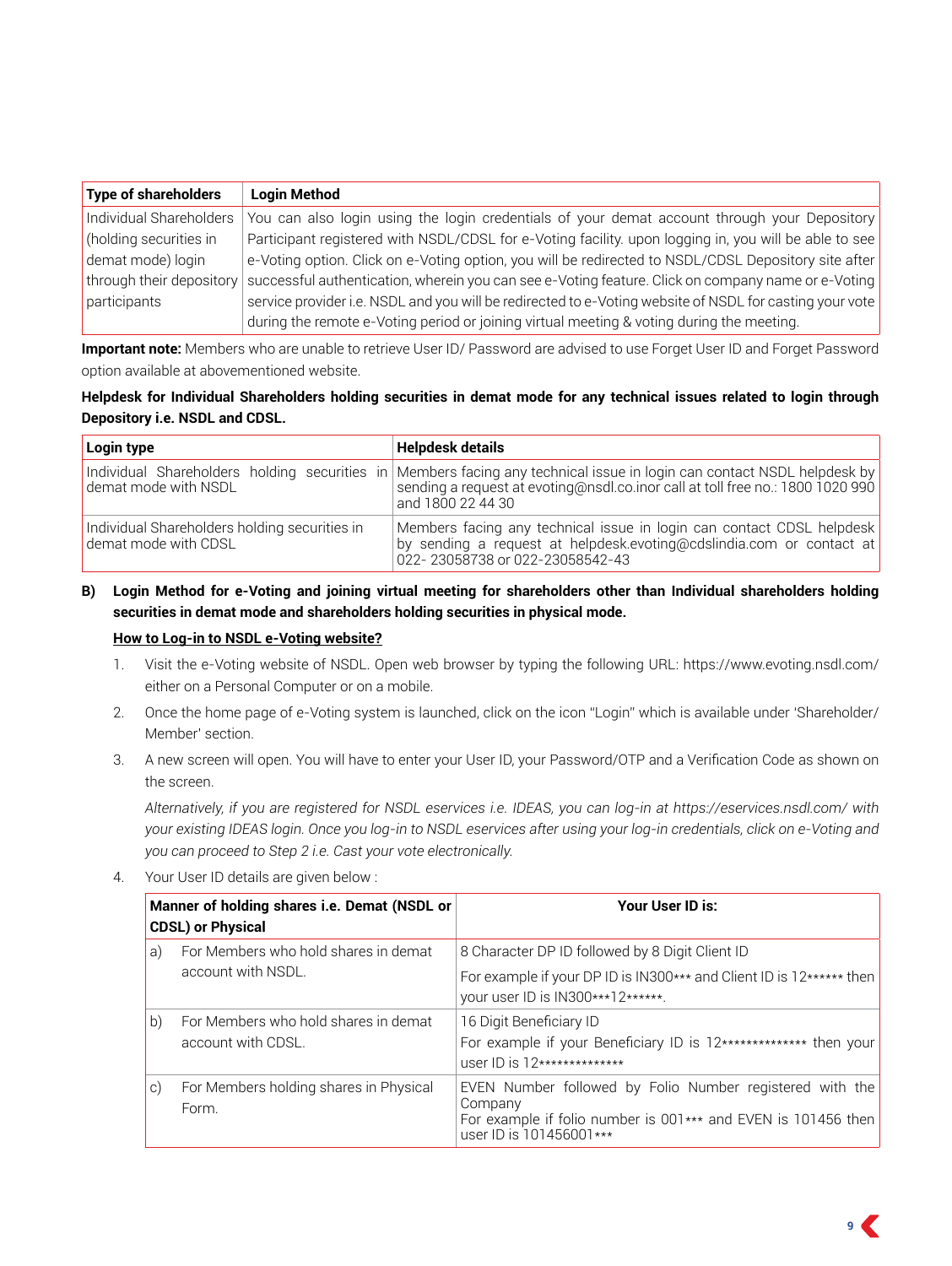

- 5. Password details for shareholders other than Individual shareholders are given below:
	- a) If you are already registered for e-Voting, then you can user your existing password to login and cast your vote.
	- b) If you are using NSDL e-Voting system for the first time, you will need to retrieve the 'initial password' which was communicated to you. Once you retrieve your 'initial password', you need to enter the 'initial password' and the system will force you to change your password.
	- c) How to retrieve your 'initial password'?
		- (i) If your email ID is registered in your demat account or with the Company, your 'initial password' is communicated to you on your email ID. Trace the email sent to you from NSDL from your mailbox. Open the email and open the attachment i.e. a .pdf file. Open the .pdf file. The password to open the .pdf file is your 8 digit client ID for NSDL account, last 8 digits of client ID for CDSL account or folio number for shares held in physical form. The .pdf file contains your 'User ID' and your 'initial password'.
		- (ii) If your email ID is not registered, please follow steps mentioned below in **process for those shareholders whose email ids are not registered.**
- 6. If you are unable to retrieve or have not received the " Initial password" or have forgotten your password:
	- a) Click on "**Forgot User Details/Password**?"(If you are holding shares in your demat account with NSDL or CDSL) option available on www.evoting. nsdl.com.
	- b) **Physical User Reset Password**?" (If you are holding shares in physical mode) option available on www.evoting.nsdl.com.
	- c) If you are still unable to get the password by aforesaid two options, you can send a request at evoting@nsdl.co.in mentioning your demat account number/folio number, your PAN, your name and your registered address etc.
	- d) Members can also use the OTP (One Time Password) based login for casting the votes on the e-Voting system of NSDL.
- 7. After entering your password, tick on Agree to "Terms and Conditions" by selecting on the check box.
- 8. Now, you will have to click on "Login" button.
- 9. After you click on the "Login" button, Home page of e-Voting will open.

# **Step 2: Cast your vote electronically and join Annual General Meeting on NSDL e-Voting system.**

- **a. How to cast your vote electronically and join Annual General Meeting on NSDL e-Voting system?**
	- 1. After successful login at Step 1, you will be able to see all the companies "EVEN" in which you are holding shares and whose voting cycle and Annual General Meeting is in active status.
	- 2. Select "EVEN" of company for which you wish to cast your vote during the remote e-Voting period and casting your vote during the AGM. For joining virtual meeting, you need to click on "VC/OAVM" link placed under "Join General Meeting".
	- 3. Now you are ready for e-Voting as the Voting page opens.
	- 4. Cast your vote by selecting appropriate options i.e. assent or dissent, verify/modify the number of shares for which you wish to cast your vote and click on "Submit" and also "Confirm" when prompted.
	- 5. Upon confirmation, the message "Vote cast successfully" will be displayed.
	- 6. You can also take the printout of the votes cast by you by clicking on the print option on the confirmation page.
	- 7. Once you confirm your vote on the resolution, you will not be allowed to modify your vote.

# **b. General Guidelines for shareholders**

- 1. Institutional shareholders (i.e. other than individuals, HUF, NRI etc.) are required to send scanned copy (PDF/JPG Format) of the relevant Board Resolution/ Authority letter etc. with attested specimen signature of the duly authorized signatory(ies) who are authorized to vote, to the Scrutinizer by e-mail to shashikant@cacsindia. com with a copy marked to evoting@nsdl.co.in.
- 2. It is strongly recommended not to share your password with any other person and take utmost care to keep your password confidential. Login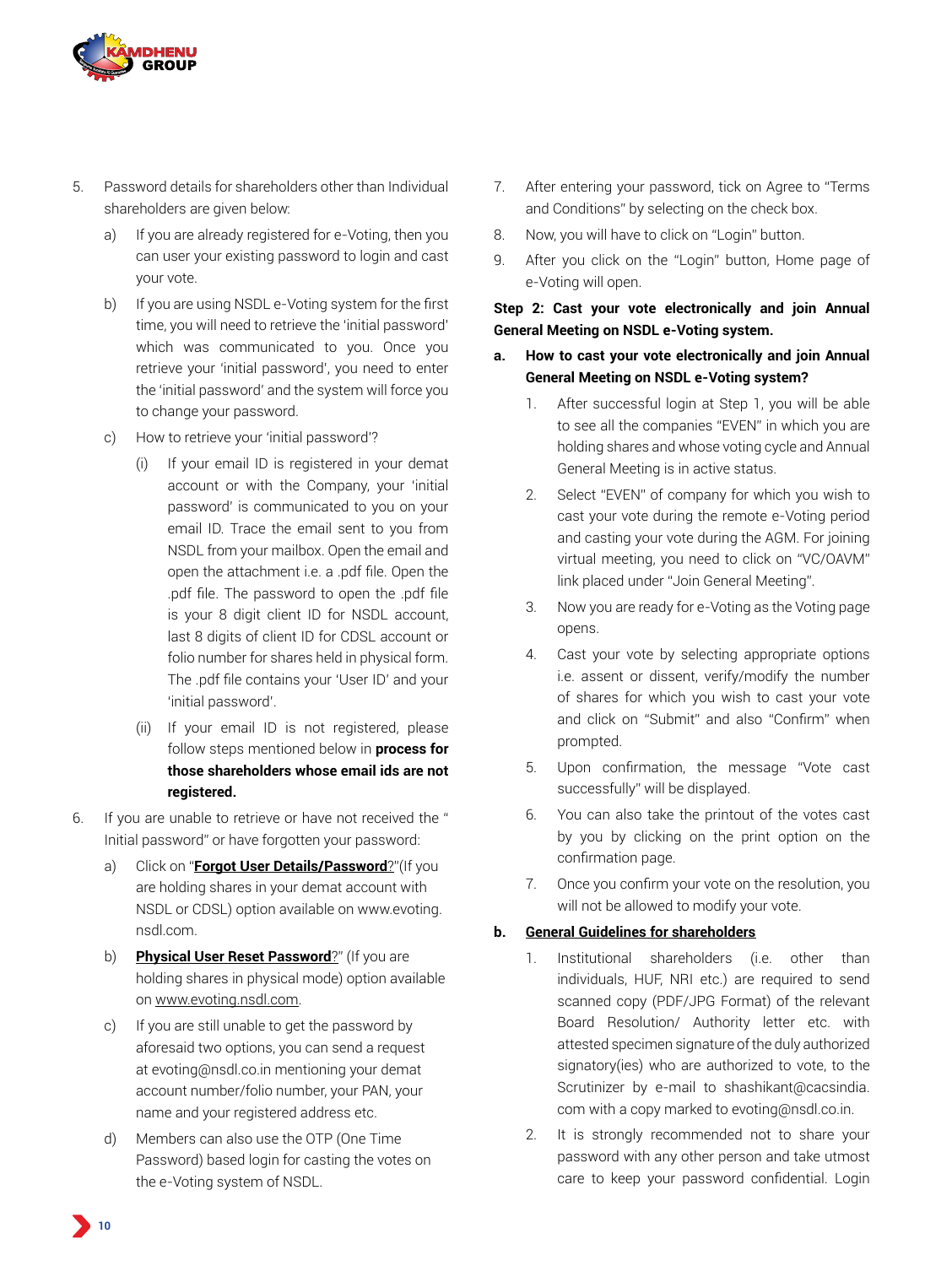to the e-voting website will be disabled upon five unsuccessful attempts to key in the correct password. In such an event, you will need to go through the "Forgot User Details/Password?" or "Physical User Reset Password?" option available on www.evoting.nsdl.com to reset the password.

3. In case of any queries, you may refer the Frequently Asked Questions (FAQs) for Shareholders and e-voting user manual for Shareholders available at the download section of www.evoting.nsdl.com or call on toll free no.: 1800 1020 990 and 1800 22 44 30 or send a request to Shri Aman Goyal at evoting@nsdl.co.in

# **Process for those shareholders whose email ids are not registered with the depositories for procuring user id and password and registration of e mail ids for e-voting for the resolutions set out in this notice**:

- 1. In case shares are held in physical mode please provide Folio No., Name of shareholder, scanned copy of the share certificate (front and back), PAN (self attested scanned copy of PAN card), AADHAR (self attested scanned copy of Aadhar Card) by email to cs@kamdhenulimited.com.
- 2. In case shares are held in demat mode, please provide DPID-CLID (16 digit DPID + CLID or 16 digit beneficiary ID), Name, client master or copy of Consolidated Account statement, PAN (self attested scanned copy of PAN card), AADHAAR (self attested scanned copy of Aadhaar Card) to cs@kamdhenulimited.com. If you are an Individual shareholders holding securities in demat mode, you are requested to refer to the login method explained at **step 1 (A**) i.e. **Login method for e-Voting and joining virtual meeting for Individual shareholders holding securities in demat mode**.
- 3. Alternatively, shareholder/members may send a request to evoting@nsdl.co.in for procuring user id and password for e-voting by providing above mentioned documents.
- 4. In terms of SEBI circular dated 9th December, 2020 on e-Voting facility provided by Listed Companies, Individual shareholders holding securities in demat

mode are allowed to vote through their demat account maintained with Depositories and Depository Participants. Shareholders are required to update their mobile number and email ID correctly in their demat account in order to access e-Voting facility.

### **THE INSTRUCTIONS FOR MEMBERS FOR e-VOTING ON THE DAY OF THE AGM ARE AS UNDER:-**

- 1. The procedure for e-Voting on the day of the AGM is same as the instructions mentioned above for remote e-voting.
- 2. Only those Members/ shareholders, who will be present in the AGM through VC/OAVM facility and have not casted their vote on the Resolutions through remote e-Voting and are otherwise not barred from doing so, shall be eligible to vote through e-Voting system in the AGM.
- 3. Members who have voted through Remote e-Voting will be eligible to attend the AGM. However, they will not be eligible to vote at the AGM.
- 4. The details of the person who may be contacted for any grievances connected with the facility for e-Voting on the day of the AGM shall be the same person mentioned for Remote e-voting.

# **INSTRUCTIONS FOR MEMBERS FOR ATTENDING THE AGM THROUGH VC/OAVM ARE AS UNDER:**

1. Member will be provided with a facility to attend the AGM through VC/OAVM through the NSDL e-Voting system. Members may access by following the steps mentioned above for **Access to NSDL e-Voting system**. After successful login, you can see link of "VC/ OAVM link" placed under **"Join General meeting"** menu against company name. You are requested to click on VC/OAVM link placed under Join General Meeting menu. The link for VC/OAVM will be available in Shareholder/ Member login where the EVEN of Company will be displayed. Please note that the members who do not have the User ID and Password for e-Voting or have forgotten the User ID and Password may retrieve the same by following the remote e-Voting instructions mentioned in the notice to avoid last minute rush.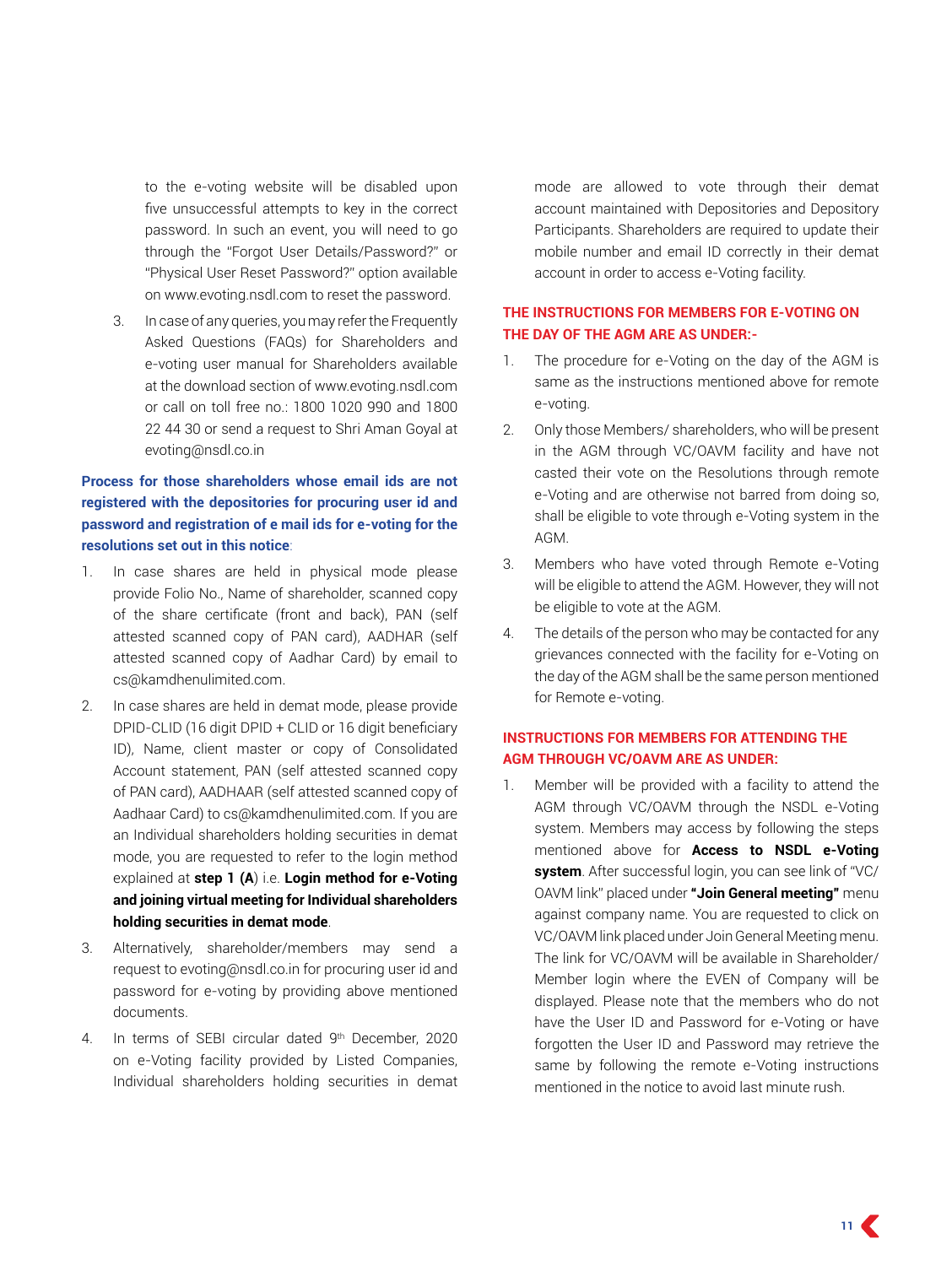

- 2. Members are encouraged to join the Meeting through Laptops for better experience.
- 3. Further, Members will be required to allow Camera and use Internet with a good speed to avoid any disturbance during the meeting.
- 4. Please note that Participants Connecting from Mobile Devices or Tablets or through Laptop connecting via Mobile Hotspot may experience Audio/Video loss due to Fluctuation in their respective network. It is therefore recommended to use Stable Wi-Fi or LAN Connection to mitigate any kind of aforesaid glitches.
- 5. Shareholders who would like to express their views/have questions may send their questions in advance mentioning their name demat account number/folio number, email id, mobile number at

cs@kamdhenulimited.com. The same will be replied by the Company suitably.

6. Those shareholders who have registered themselves as a speaker will only be allowed to express their views/ ask questions during the meeting.

# **By Order of The Board Of Directors of Kamdhenu Limited**

Sd/-

### **Satish Kumar Agarwal**

**Date:** 21<sup>st</sup> June, 2021 Chairman & Managing Director **Place:** Gurgaon DIN: 00005981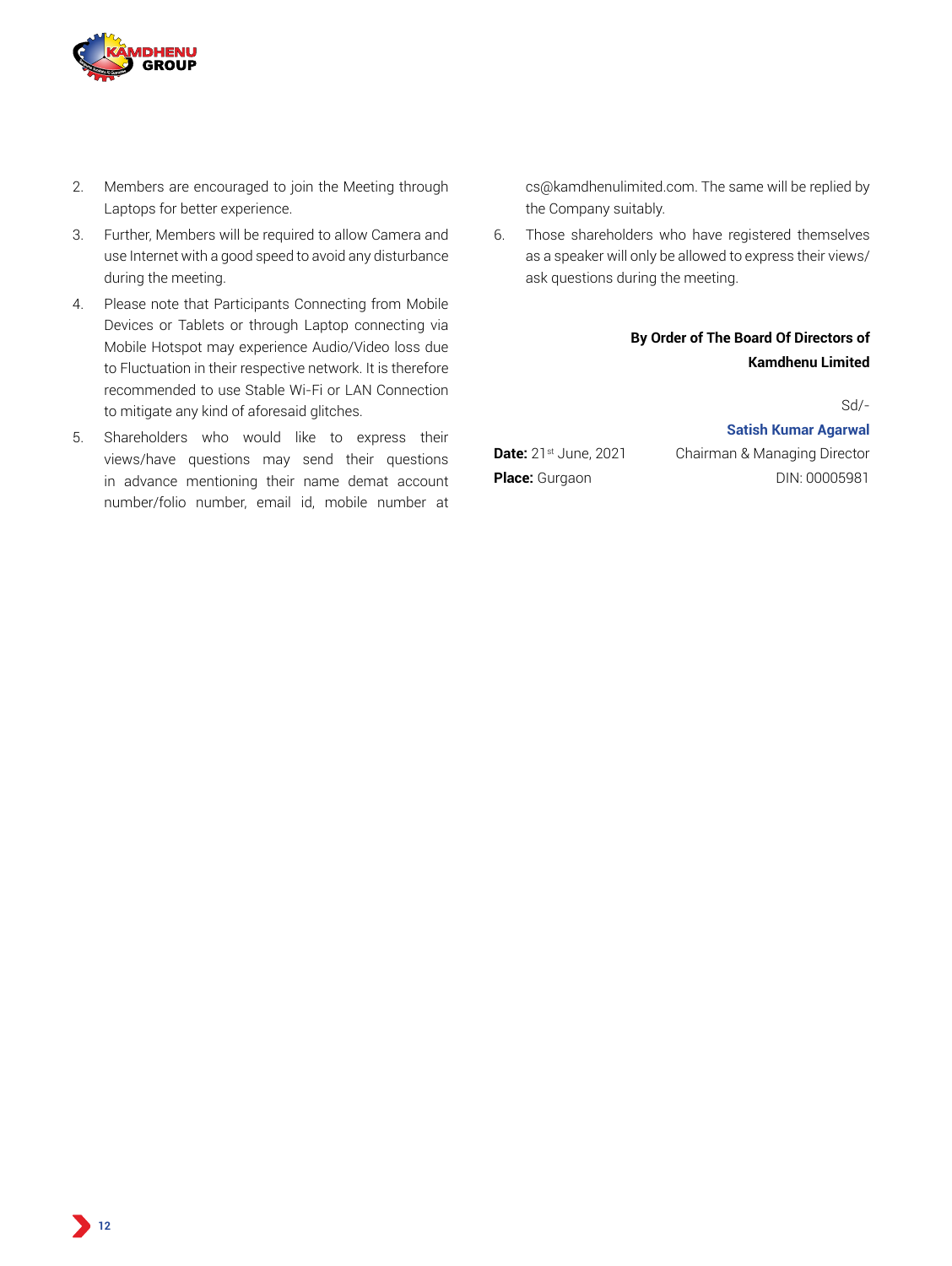#### **ITEM NO.5**

# **TO APPOINT Shri MADHUSUDAN AGARWAL AS AN INDEPENDENT DIRECTOR OF THE COMPANY**

The Board of Directors, based on the recommendation of the Nomination and Remuneration Committee, has appointed Shri Madhusudan Agarwal as an Additional Director in the category of Non-Executive Independent Director of the Company with effect from 22nd May, 2021. Pursuant to Section 161 of the Act an Additional Director appointed by the Board shall hold office up to the date of the AGM and shall be appointed as a Director by the members. The resolution seeks the approval of members for the appointment of Shri Madhusudan Agarwal as an Independent Director of the Company up to 21st May, 2023 pursuant to Sections 149, 152 and other applicable provisions of the Act and the Rules made thereunder (including any statutory modification(s) or re-enactment(s) thereof) and his office shall not be liable to retire by rotation.

The Company has received from him all statutory disclosures / declarations including, (i) consent in writing to act as director in Form DIR-2, pursuant to Rule 8 of the Companies (Appointment & Qualification of Directors) Rules, 2014 ("the Appointment Rules"), (ii) intimation in Form DIR-8 in terms of the Appointment Rules to the effect that he is not disqualified under sub-section (2) of Section 164 of the Act, and (iii) a declaration to the effect that he meets the criteria of independence as provided in sub-section (6) of Section 149 of the Act. The Company has also received a notice under Section 160 of the Act from a member, intending to nominate Shri Madhusudan Agarwal to the office of Independent Director. Pursuant to the circular relating to the "enforcement of SEBI Order regarding appointment of Directors by listed companies" dated 20<sup>th</sup> June, 2018, Shri Madhusudan Agarwal is not debarred from holding the office of Director pursuant to any SEBI order.

In the opinion of the Board of Directors, Shri Madhusudan Agarwal fulfills the conditions specified in the Act, the Companies (Appointment and Qualification of Directors) Rules, 2014 and the Listing Regulations, 2015 and such other laws / regulations for the time being in force, to the extent applicable to the Company for his appointment as an Independent Director of the Company and he is independent of the management. The Board of Directors considers that based on his varied experience, his association would be of immense benefit to the Company. It is therefore proposed to appoint Shri Madhusudan Agarwal as an Independent Non-Executive Director on the Board of the Company for a first term of 2 (two) consecutive years with effect from 22<sup>nd</sup> May, 2021 to 21<sup>st</sup> May, 2023.

A copy of the draft letter for the appointment of Shri Madhusudan Agarwal as an Independent Director setting out the terms and conditions is available for electronic inspection without any fee by the members and is also available at website of the Company www.kamdhenulimited.com.

None of the Directors / Key Managerial Personnel of the Company / their relatives are, in any way, concerned or interested, financially or otherwise, in the resolution set out at Item No. 5.

The Board recommends the resolution set forth in Item no. 5 of the accompanying Notice for the approval of members as an Ordinary Resolution.

Brief profile of Shri Madhusudan Agarwal is enclosed as **Annexure-B** to this Notice.

#### **ITEM NO.6**

#### **TO RE-APPOINT Shri RAMESH CHANDRA JAIN AS AN INDEPENDENT DIRECTOR**

Shri Ramesh Chandra Jain was appointed as an Independent Director of the Company pursuant to Section 149 of the Act read with Companies (Appointment and Qualification of Directors) Rules, 2014, by the members in the Annual General Meeting held on 30<sup>th</sup> September, 2019 to hold office up to  $1<sup>st</sup>$  May, 2021. The Nomination and Remuneration Committee, through circulation dated 29<sup>th</sup> April, 2021, after taking into account the performance evaluation of Shri Ramesh Chandra Jain during his first term of two consecutive years i.e. from 2<sup>nd</sup> May, 2019 to 1<sup>st</sup> May, 2021 and considering his knowledge, acumen, expertise, experience and substantial contribution, has recommended to the Board his reappointment for a second term of two consecutive years. Based on the recommendation of the Nomination and Remuneration Committee, the Board has recommended the reappointment of Shri Ramesh Chandra Jain as an Independent Director, not liable to retire by rotation, for a second term of two consecutive years with effect from 2<sup>nd</sup> May, 2021 to 1<sup>st</sup> May, 2023. Pursuant to the circular relating to the "enforcement of SEBI Order regarding appointment of Directors by listed companies" dated 20th June, 2018, Shri Ramesh Chandra Jain is not debarred from holding the office of Director pursuant to any SEBI order.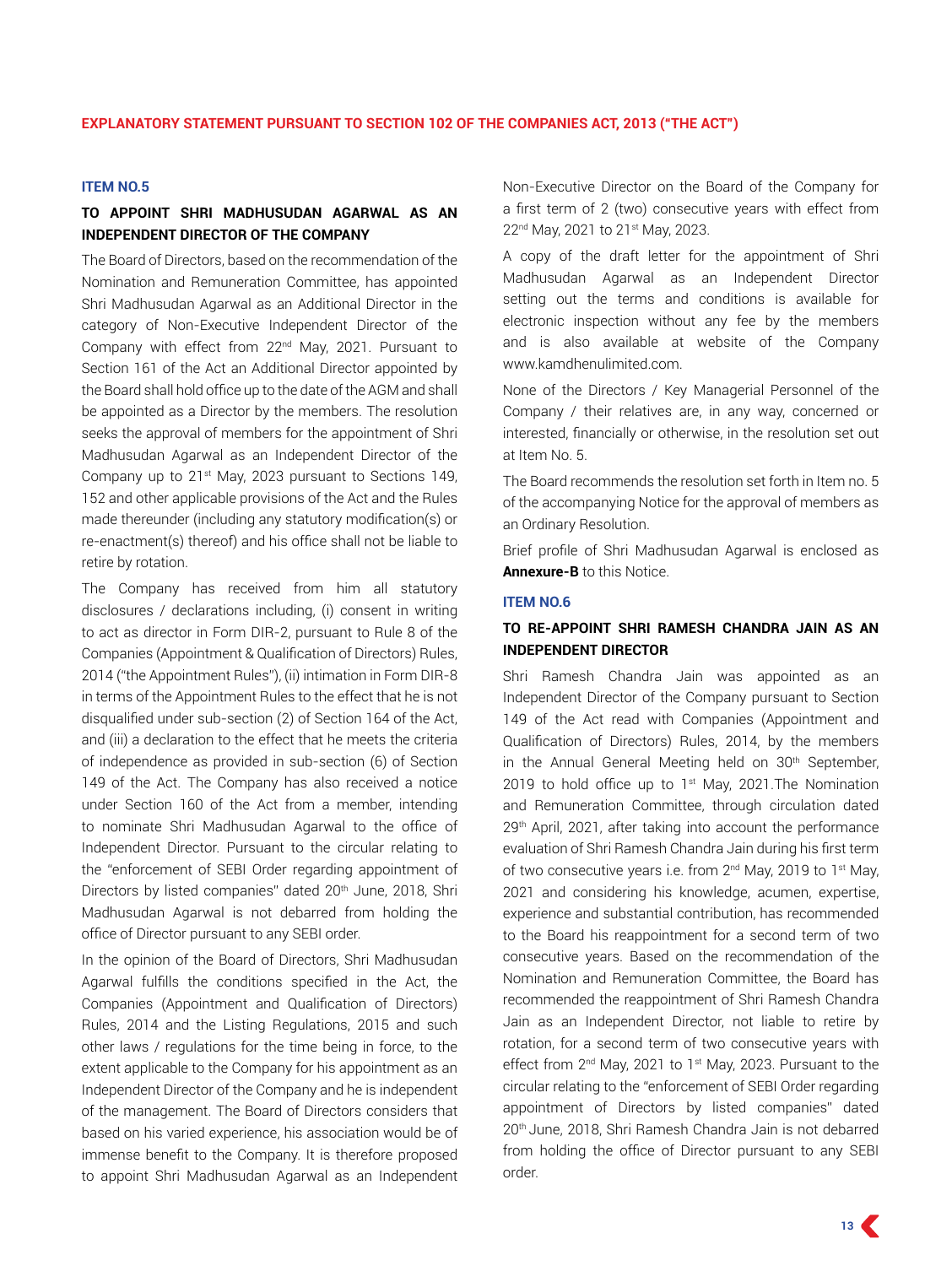

In accordance with the provisions of Section 149 of the Act, an Independent Director shall hold office for a term up to five consecutive years on the Board of a Company, but shall be eligible for reappointment on passing of a special resolution by the Company.

Shri Ramesh Chandra Jain fulfills the requirements of an Independent Director as laid down under Section 149(6) of the Act and Regulation 16 of the Listing Regulations, 2015.

The Company has received all statutory disclosures / declarations from Shri Ramesh Chandra Jain including, (i) consent in writing to act as director in Form DIR-2, pursuant to Rule 8 of the Companies (Appointment & Qualification of Directors) Rules, 2014 ("the Appointment Rules"), (ii) intimation in Form DIR-8 in terms of the Appointment Rules to the effect that he is not disqualified under sub-section (2) of Section 164 of the Act, and (iii) a declaration to the effect that he meets the criteria of independence as provided in sub-section (6) of Section 149 of the Act. The Company has also received a notice under Section 160 of the Act from a member, intending to nominate Shri Ramesh Chandra Jain to the office of Independent Director.

In the opinion of the Board of Directors, Shri Ramesh Chandra Jain fulfills the conditions specified in the Act, the Companies (Appointment and Qualification of Directors) Rules, 2014 and the Listing Regulations, 2015 and such other laws / regulations for the time being in force, to the extent applicable to the Company for his appointment as an Independent Director of the Company and he is independent of the management. The Board of Directors considers that based on his varied experience, his association would be of immense benefit to the Company. It is therefore proposed to reappoint Shri Ramesh Chandra Jain as an Independent Non-Executive Director on the Board of the Company for a second term of 2 (two) consecutive years with effect from 2<sup>nd</sup> May, 2021 to 1<sup>st</sup> May, 2023.

Further, as per Regulation 17(1A) of the Listing Regulations, 2015, a listed entity shall not appoint a person or continue the directorship of any person as a Non-Executive Director who has attained the age of 75 years or more unless a special resolution is passed to that effect.

Members are requested to note that Shri Ramesh Chandra Jain will attain the age of 75 years during his current tenure of directorship in the Company. Accordingly, in terms of Regulation 17(1A) of the Listing Regulations, 2015, the approval of the members would also be required for continuation of his directorship after attaining the age of 75 years.

In the opinion of the Board and based on its evaluation, Shri Ramesh Chandra Jain fulfils the conditions specified in the Act and Rules made thereunder and Listing Regulations, 2015 for his re-appointment as an Independent Director of the Company. A copy of the draft letter for the re-appointment of Shri Ramesh Chandra Jain setting out the terms and conditions is available for electronic inspection without any fee by the members and is also available at website of the Company www.kamdhenulimited.com. The resolution seeks the approval of members for the re-appointment of Shri Ramesh Chandra Jain as an Independent Director of the Company up to 1<sup>st</sup> May, 2023 pursuant to Sections 149, 152 and other applicable provisions of the Act and the Rules made thereunder (including any statutory modification(s) or re-enactment(s) thereof) and his office shall not be liable to retire by rotation.

None of the Directors / Key Managerial Personnel of the Company / their relatives are, in any way, concerned or interested, financially or otherwise, in the resolution set out at Item No. 6.

The Board recommends the resolution set forth in Item no. 6 of the accompanying Notice for the approval of members as Special Resolution.

Brief profile of Shri Ramesh Chandra Jain is enclosed as **Annexure-C** to this Notice

#### **ITEM NO.7**

#### **TO RATIFY THE REMUNERATION OF THE COST AUDITORS FOR THE FY 2021–22**

In terms of the provisions of Section 148 of the Companies Act, 2013 and the rules made thereunder, the Company is required to maintain Cost Audit Reports and have the same audited by a Cost Auditors. The Board of Directors in its meeting held on 21st June, 2021, on the recommendation of the Audit Committee, has approved the appointment and remuneration of M/s K. G. Goyal & Associates, Cost Accountants, (Firm Registration No. 000024), as Cost Auditors of the Company to conduct the cost audit of the Company for the financial year ending 31<sup>st</sup> March, 2022 on a remuneration of  $\bar{\tau}$  50,000/- (Rupees Fifty Thousand only)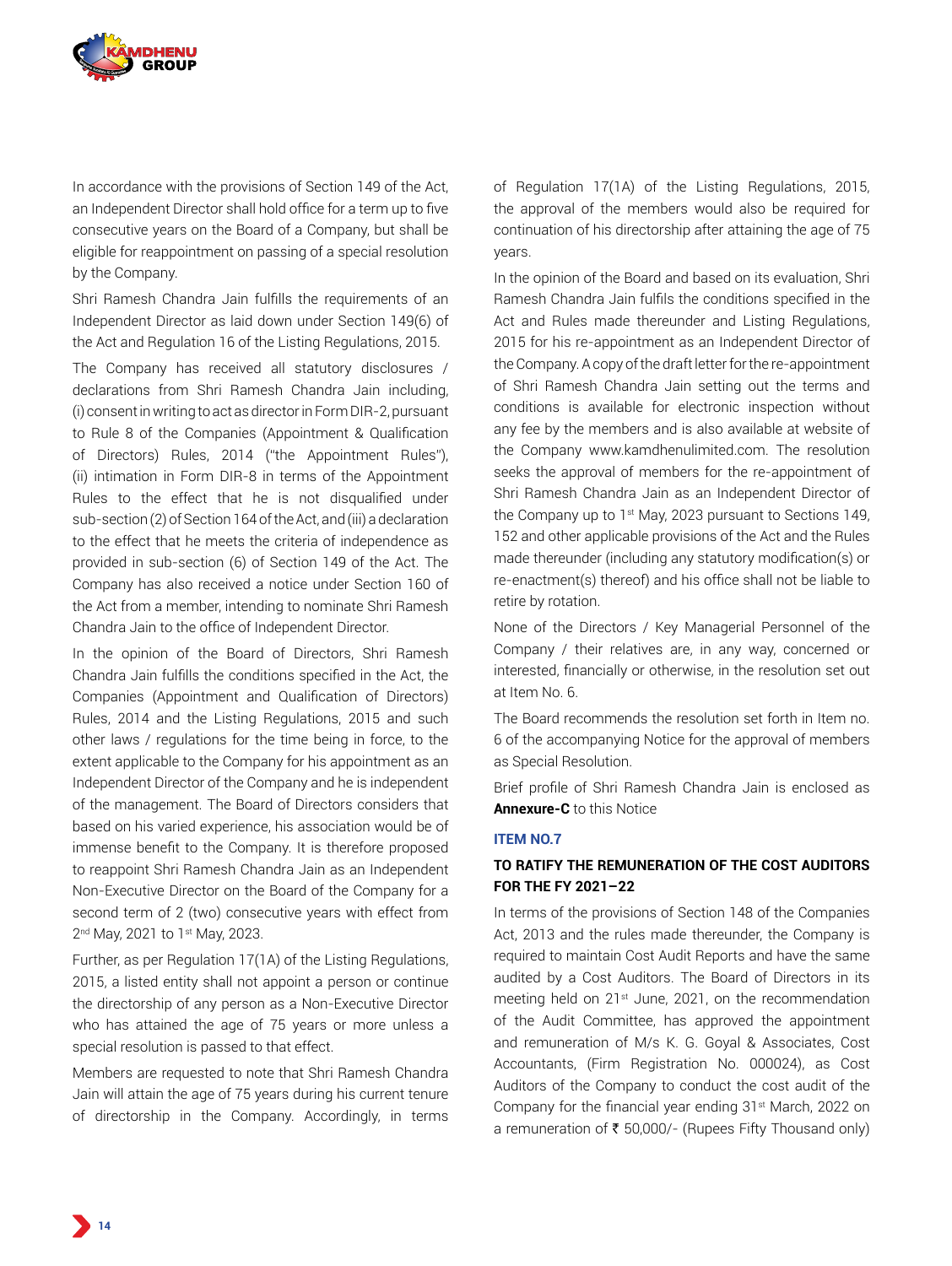plus taxes as applicable, and reimbursement of out of pocket expenses at actuals, if any.

Rule 14 of the Companies (Audit and Auditors) Rules, 2014 as amended, required that the remuneration payable to the Cost Auditor be ratified by the Members. The Directors recommend that the remuneration payable to the Cost Auditor in terms of the resolution set out at Item No.7 of the accompanying Notice be ratified by the Members by way of Ordinary Resolution.

None of the Directors / Key Managerial Personnel of the Company / their relatives are, in any way, concerned or interested, financially or otherwise, in the resolution set out at Item No. 7.

The Board recommends the resolution set forth in Item no. 7 the accompanying Notice for the approval of members as an Ordinary Resolution.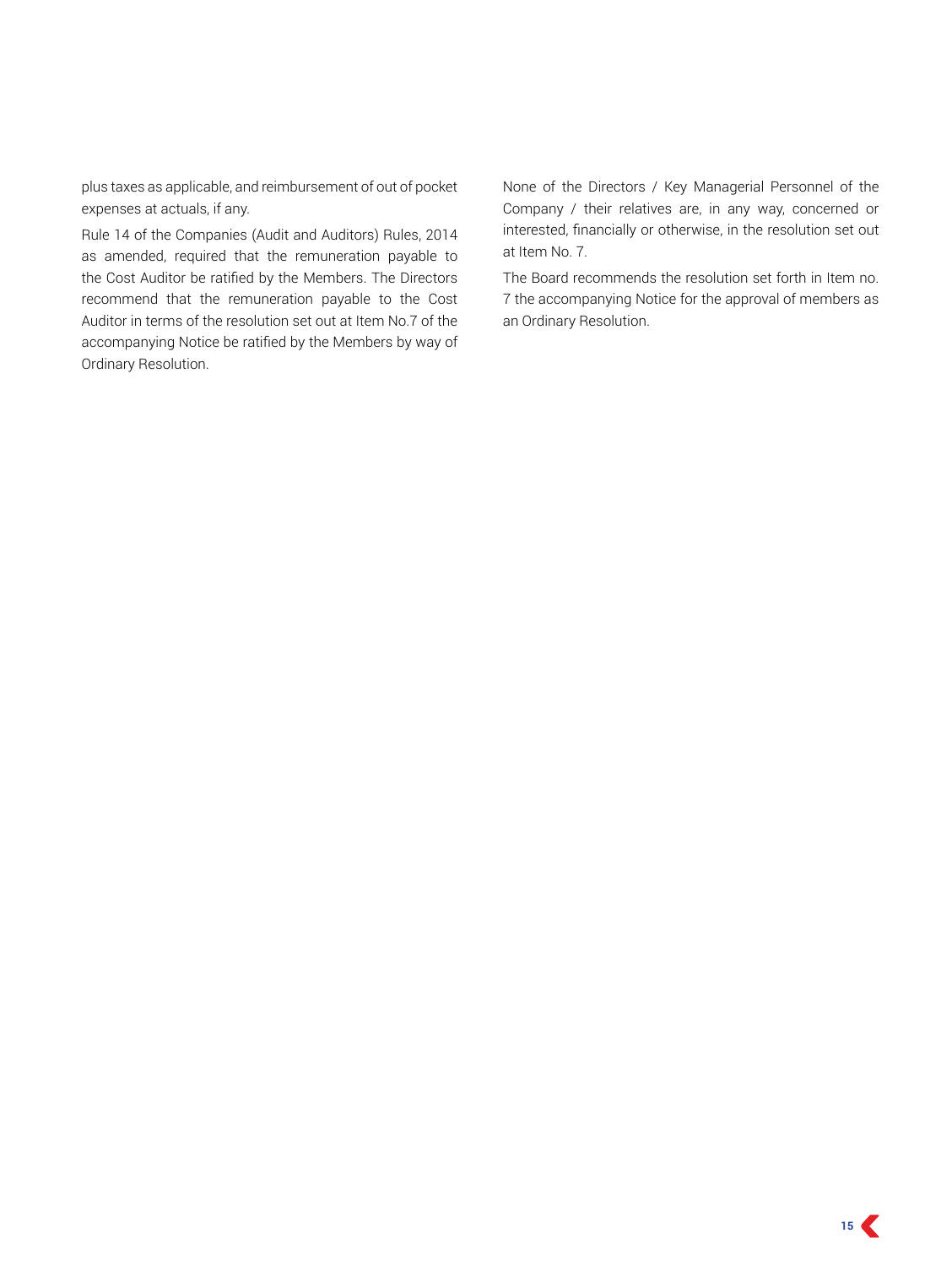

# **ANNEXURE - A**

**Details of Director seeking appointment/re-appointment at the Annual General Meeting [Pursuant to regulation Debt and 36(3) of the SEBI (Listing Obligations and Disclosure Requirements) Regulations, 2015, and Secretarial Standard on General Meetings issued by the Institute of Company Secretaries of India]**

#### **PART-A**

| Sr.  | <b>Particulars</b>                                                     | <b>Shri Saurabh Agarwal</b>                                                                                                                                                                                                                                                                                                                                                                                                                                                                                                                                                                                                                                                                                                                                                                                       | <b>Shri Sachin Agarwal</b>                                                                                                                                                                                                        |  |  |  |  |
|------|------------------------------------------------------------------------|-------------------------------------------------------------------------------------------------------------------------------------------------------------------------------------------------------------------------------------------------------------------------------------------------------------------------------------------------------------------------------------------------------------------------------------------------------------------------------------------------------------------------------------------------------------------------------------------------------------------------------------------------------------------------------------------------------------------------------------------------------------------------------------------------------------------|-----------------------------------------------------------------------------------------------------------------------------------------------------------------------------------------------------------------------------------|--|--|--|--|
| No   |                                                                        |                                                                                                                                                                                                                                                                                                                                                                                                                                                                                                                                                                                                                                                                                                                                                                                                                   |                                                                                                                                                                                                                                   |  |  |  |  |
| (1)  | <b>DIN</b>                                                             | 00005970                                                                                                                                                                                                                                                                                                                                                                                                                                                                                                                                                                                                                                                                                                                                                                                                          | 01188710                                                                                                                                                                                                                          |  |  |  |  |
| (2)  | Date of birth and<br>Age                                               | 23 November, 1974 (46 Years)                                                                                                                                                                                                                                                                                                                                                                                                                                                                                                                                                                                                                                                                                                                                                                                      | 25 November, 1977 (43 Years)                                                                                                                                                                                                      |  |  |  |  |
| (3)  | Designation                                                            | Whole Time Director                                                                                                                                                                                                                                                                                                                                                                                                                                                                                                                                                                                                                                                                                                                                                                                               | Whole Time Director                                                                                                                                                                                                               |  |  |  |  |
| (4)  | Qualification                                                          | B.E. (Mechanical)                                                                                                                                                                                                                                                                                                                                                                                                                                                                                                                                                                                                                                                                                                                                                                                                 | BE (Industrial Engineering), MBA                                                                                                                                                                                                  |  |  |  |  |
| (5)  | Experience                                                             | He has been associated with Kamdhenu Limited<br>since 1998 in different capacities and went on to<br>become Whole-time Director of the Company in<br>2003. He is having total experience of 22 years.                                                                                                                                                                                                                                                                                                                                                                                                                                                                                                                                                                                                             | He started his career in the year 2002 with<br>Kamdhenu Limited and became Whole-time<br>Director of the Company in 2007. He has over 19<br>years of experience in marketing, quality control.                                    |  |  |  |  |
| (6)  | Nature of expertise<br>in specific<br>functional areas                 | Technical expertise in plant operations                                                                                                                                                                                                                                                                                                                                                                                                                                                                                                                                                                                                                                                                                                                                                                           | Marketing, product designing, manufacturing<br>process restructuring.                                                                                                                                                             |  |  |  |  |
| (7)  | <b>Brief Resume</b>                                                    | Shri Saurabh Agarwal, aged 46 years, holds Shri Sachin Agarwal, aged 43 years, is a<br>B.E. (Mechanical) degree from R.V. College of qualified engineer in Industrial Engineering &<br>Engineering, Bangalore. He has been associated   Management and also done Master in Business<br>with Kamdhenu Limited since 1998 in different Administration (MBA) from United Kingdom.<br>time director of the Company in 2003. He was<br>through installation of induction furnace at the years of experience in marketing, quality control.<br>Company's plant. Due to his consistent efforts,<br>today the Company is discovering and using new<br>process, designs and enabling technology to<br>design products and services as per consumer's<br>needs. Now he is also heading the paint division<br>of the Company | capacities and went on to become whole $ He$ started his career in the year 2002 with<br>Kamdhenu Limited and became whole time<br>instrumental in Company's backward integration director of the Company in 2007. He has over 19 |  |  |  |  |
| (8)  | Terms and<br>Conditions of                                             |                                                                                                                                                                                                                                                                                                                                                                                                                                                                                                                                                                                                                                                                                                                                                                                                                   | As per the resolution passed by the Shareholders $ $ As per the resolution passed by the Shareholders<br>in the 25 <sup>th</sup> Annual General Meeting held on in the 25 <sup>th</sup> Annual General Meeting held on            |  |  |  |  |
|      | Appointment.                                                           | 30th September, 2019.                                                                                                                                                                                                                                                                                                                                                                                                                                                                                                                                                                                                                                                                                                                                                                                             | 30th September, 2019.                                                                                                                                                                                                             |  |  |  |  |
| (9)  | Remuneration to be<br>paid                                             | ₹ 18,50,000 per month                                                                                                                                                                                                                                                                                                                                                                                                                                                                                                                                                                                                                                                                                                                                                                                             | ₹ 18,50,000 per month                                                                                                                                                                                                             |  |  |  |  |
| (10) | Remuneration last<br>drawn                                             | ₹ 12,25,000 per month                                                                                                                                                                                                                                                                                                                                                                                                                                                                                                                                                                                                                                                                                                                                                                                             | ₹ 12,25,000 per month                                                                                                                                                                                                             |  |  |  |  |
| (11) | Date of First<br>Appointment on the<br>Board                           | 1 <sup>st</sup> January, 2003                                                                                                                                                                                                                                                                                                                                                                                                                                                                                                                                                                                                                                                                                                                                                                                     | 14th April, 2007                                                                                                                                                                                                                  |  |  |  |  |
| (12) | Shareholding in the<br>Company [including<br>as a beneficial<br>owner] | 8,26,500 Equity Shares of ₹10 each                                                                                                                                                                                                                                                                                                                                                                                                                                                                                                                                                                                                                                                                                                                                                                                | 9,23,719 Equity Shares of ₹10 each                                                                                                                                                                                                |  |  |  |  |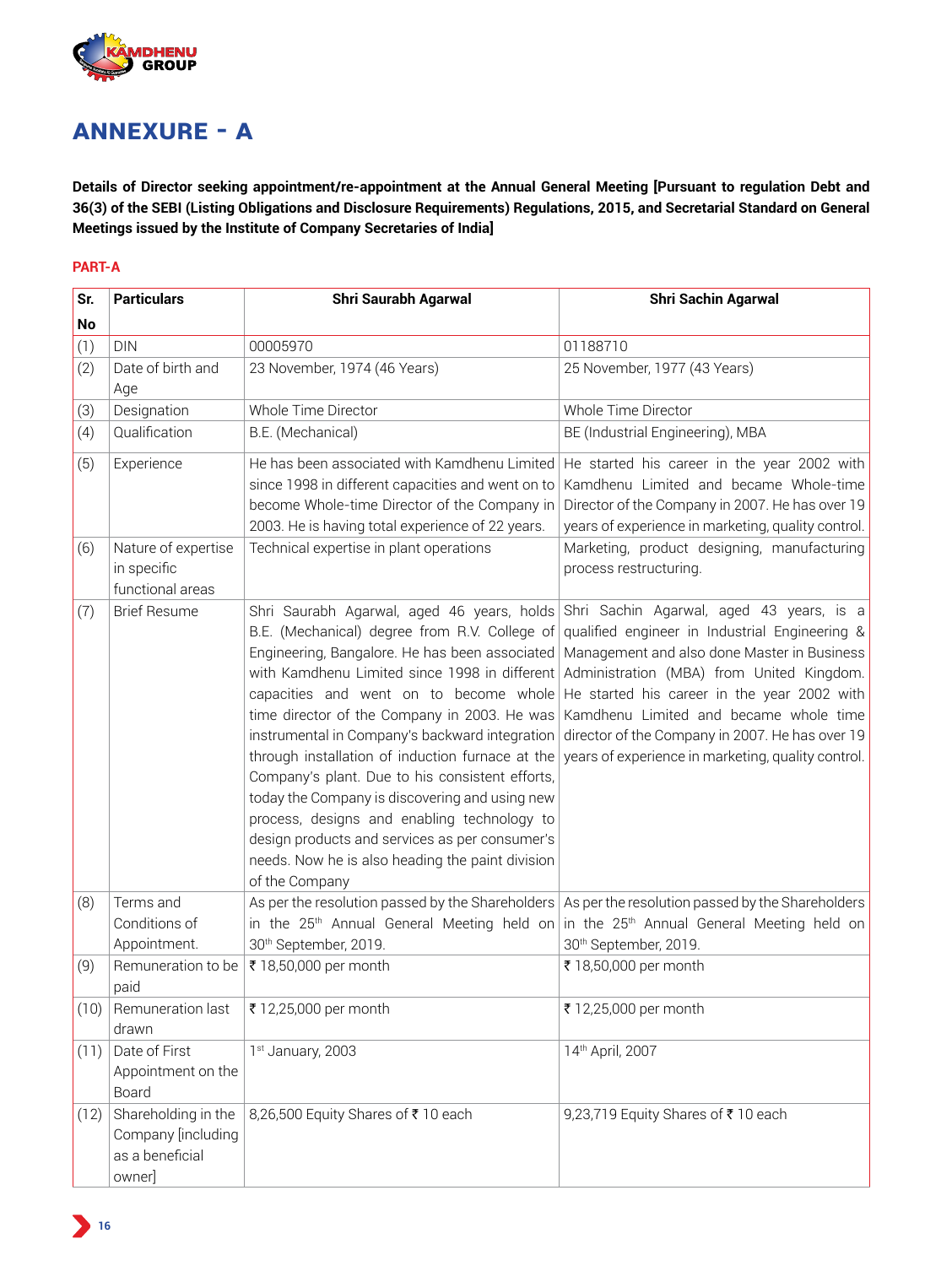# **ANNEXURE - A (Contd.)**

| Sr.  | <b>Particulars</b>                                                               | <b>Shri Saurabh Agarwal</b> |                                      |                         |    |                                       | <b>Shri Sachin Agarwal</b>            |                         |  |  |  |  |
|------|----------------------------------------------------------------------------------|-----------------------------|--------------------------------------|-------------------------|----|---------------------------------------|---------------------------------------|-------------------------|--|--|--|--|
| No   |                                                                                  |                             |                                      |                         |    |                                       |                                       |                         |  |  |  |  |
| (13) | Relationship with                                                                | $1_{\cdot}$                 | Son of Shri Satish Kumar Agarwal     |                         |    | 1. Son of Shri Satish Kumar Agarwal,  |                                       |                         |  |  |  |  |
|      | other Directors,                                                                 |                             | 2. Brother of Shri Sachin Agarwal    |                         |    | Brother of Shri Saurabh Agarwal<br>2. |                                       |                         |  |  |  |  |
|      | Manager and other                                                                |                             |                                      |                         |    |                                       |                                       |                         |  |  |  |  |
|      | Key Managerial                                                                   |                             |                                      |                         |    |                                       |                                       |                         |  |  |  |  |
|      | Personnel of the                                                                 |                             |                                      |                         |    |                                       |                                       |                         |  |  |  |  |
|      | Company<br>Number of                                                             | 5                           |                                      |                         |    | 5                                     |                                       |                         |  |  |  |  |
| (14) | Meetings of the                                                                  |                             |                                      |                         |    |                                       |                                       |                         |  |  |  |  |
|      | Board attended                                                                   |                             |                                      |                         |    |                                       |                                       |                         |  |  |  |  |
|      | during the year                                                                  |                             |                                      |                         |    |                                       |                                       |                         |  |  |  |  |
| (15) | Directorship held in                                                             | S.                          |                                      | Private/Listed/         |    | S.                                    |                                       | Private/Listed/         |  |  |  |  |
|      | other Companies                                                                  | no.                         | <b>Name of Company</b>               | <b>Unlisted (Public</b> |    | no.                                   | <b>Name of Company</b>                | <b>Unlisted (Public</b> |  |  |  |  |
|      | in India including                                                               |                             |                                      | Company)                |    |                                       |                                       | Company)                |  |  |  |  |
|      | listed Entity                                                                    | 1.                          | Kamdhenu Overseas                    | Public Company          |    | 1.                                    | Kamdhenu Overseas                     | Public Company          |  |  |  |  |
|      |                                                                                  |                             | Limited                              |                         |    |                                       | Limited                               |                         |  |  |  |  |
|      |                                                                                  | 2.                          | Kamdhenu Paint<br>Industries Limited | Public Company          |    | 2.                                    | Kamdhenu Paints India<br>Limited      | Public Company          |  |  |  |  |
|      |                                                                                  |                             | Kamdhenu Paints India<br>Limited     | Public Company          |    | 3.                                    | Kamdhenu Concast<br>Limited           | Public Company          |  |  |  |  |
|      |                                                                                  | 4.                          | Kamdhenu Concast                     | Public Company          | 4. |                                       | Kamdhenu Ispatlimited                 | Public Company          |  |  |  |  |
|      |                                                                                  |                             | Limited                              |                         |    | 5.                                    | Kamdhenu Ventures                     | Public Company          |  |  |  |  |
|      |                                                                                  | 5.                          | Kamdhenu<br>Infradevelopers Limited  | Public Company          |    | 6.                                    | Limited<br>Kamdhenu Colour and        | Public Company          |  |  |  |  |
|      |                                                                                  | 6.                          | Kamdhenu Ventures<br>Limited         | Public Company          |    |                                       | Coatings Limited<br>Kamdhenu Metallic |                         |  |  |  |  |
|      |                                                                                  | 7.                          | Kamdhenu Colour and                  | Public Company          |    | 7.                                    | Industries Limited                    | Public Company          |  |  |  |  |
|      |                                                                                  |                             | Coatings Limited                     |                         |    |                                       |                                       |                         |  |  |  |  |
|      |                                                                                  | 8.                          | Kamdhenu Global<br>Alliance Limited  | Public Company          |    |                                       |                                       |                         |  |  |  |  |
|      |                                                                                  | 9.                          | Kamdhenu Metallic                    | Public Company          |    |                                       |                                       |                         |  |  |  |  |
|      |                                                                                  |                             | Industries Limited                   |                         |    |                                       |                                       |                         |  |  |  |  |
|      |                                                                                  | 10.                         | Radhey Bio. Tech                     | Private                 |    |                                       |                                       |                         |  |  |  |  |
|      |                                                                                  |                             | Private Limited                      | Company                 |    |                                       |                                       |                         |  |  |  |  |
| (16) | Directorship and<br>membership of<br>committees of the<br>board held in other    | $\overline{0}$              |                                      |                         |    | $\Omega$                              |                                       |                         |  |  |  |  |
|      | listed entities.                                                                 |                             |                                      |                         |    |                                       |                                       |                         |  |  |  |  |
| (17) | Membership/<br>Chairmanship of<br>Committees of<br>Boards of other<br>Companies. | $\overline{0}$              |                                      |                         |    | $\Omega$                              |                                       |                         |  |  |  |  |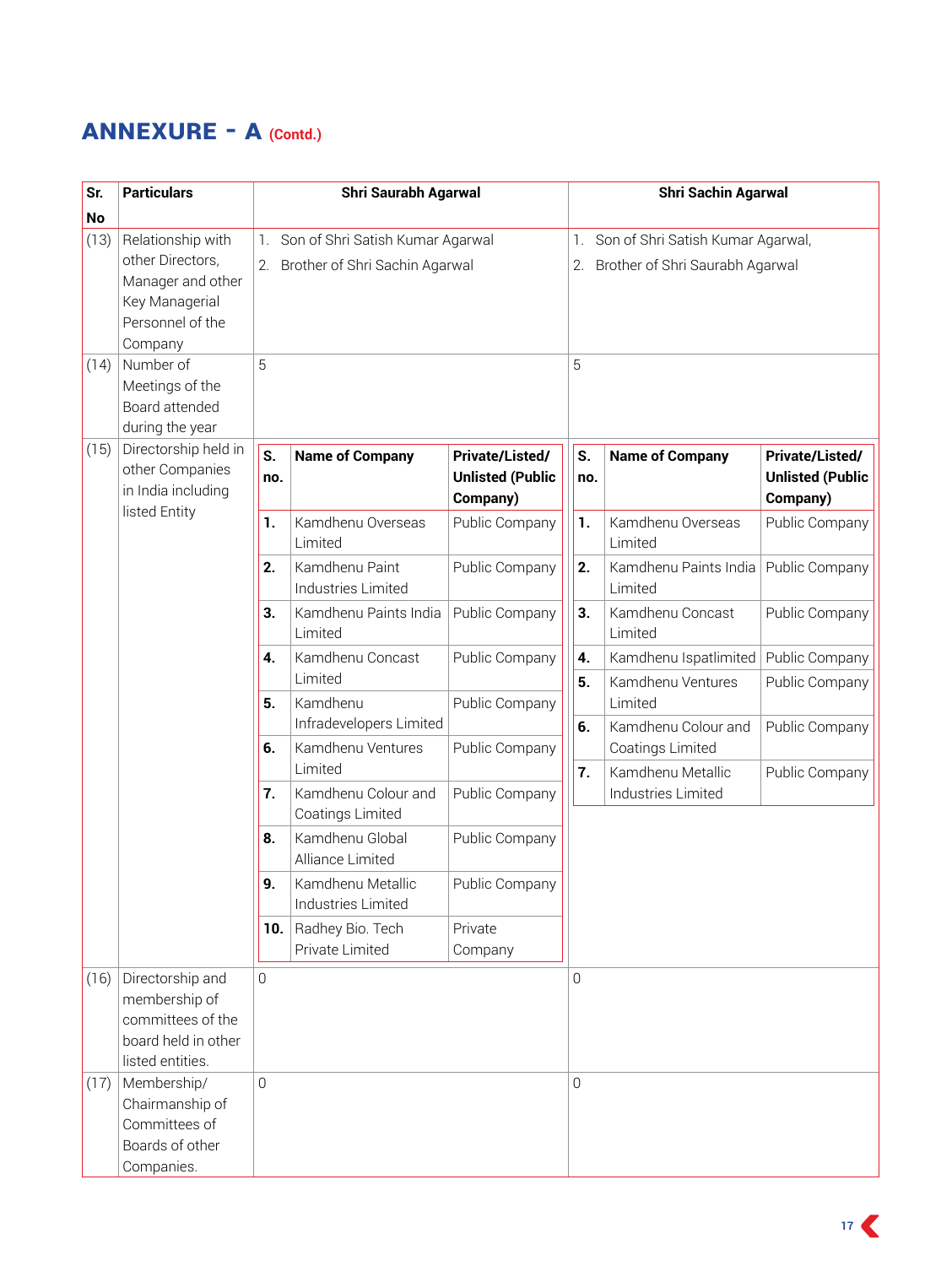

# **ANNEXURE - A (Contd.)**

# **PART-B**

| S.<br>No       | <b>Particulars</b>                                                         | Shri Madhusudan Agarwal                                                              | Shri Ramesh Chandra Jain                                                                                                                               |  |  |  |
|----------------|----------------------------------------------------------------------------|--------------------------------------------------------------------------------------|--------------------------------------------------------------------------------------------------------------------------------------------------------|--|--|--|
| 1              | <b>DIN</b>                                                                 | 00338537                                                                             | 00038529                                                                                                                                               |  |  |  |
| $\overline{2}$ | Date of Birth and Age                                                      | 15.08.1964, 57 Years                                                                 | 22.12.1946, 75 Years                                                                                                                                   |  |  |  |
| 3              | Designation                                                                | Non - Executive Independent Director                                                 | Non - Executive Independent Director                                                                                                                   |  |  |  |
| 4              | Qualification                                                              | <b>FCA</b>                                                                           | B. Tech., MIM                                                                                                                                          |  |  |  |
| 5              | Experience                                                                 | More than 30 years                                                                   | More than 25 years                                                                                                                                     |  |  |  |
| 6              | Nature of expertise in<br>specific functional areas                        | Accounts, Audit and Financial Management                                             | Corporate<br>Restructuring,<br>of<br>start-up<br><b>Engineering and Solution Business</b>                                                              |  |  |  |
| 7              | <b>Brief Resume</b>                                                        | Brief profile of Shri Madhusudan Agarwal is<br>enclosed as Annexure-B to this Notice | Brief profile of Shri Ramesh Chandra Jain is<br>enclosed as Annexure-C to this Notice                                                                  |  |  |  |
| 8              | Terms and Conditions<br>of Appointment/<br>reappointment                   | As per the letter of Appointment duly<br>approved by the Board of Directors          | As per the letter of Appointment duly<br>approved by the Board of Directors                                                                            |  |  |  |
| 9              | Remuneration to be paid                                                    | meeting of Board of directors and committee<br>meetings                              | Sitting fee as decided by the board to attend Sitting fee as decided by the board to attend<br>meeting of Board of directors and committee<br>meetings |  |  |  |
| 10             | Remuneration last drawn,<br>if any                                         | Nil                                                                                  | 2.80 Lakh                                                                                                                                              |  |  |  |
| 11             | Date of First Appointment<br>on the Board                                  | 22 <sup>nd</sup> May, 2021                                                           | 2 <sup>nd</sup> May, 2019                                                                                                                              |  |  |  |
| 12             | Shareholding in the<br>Company[including as a<br>beneficial owner]         | Nil                                                                                  | Nil                                                                                                                                                    |  |  |  |
| 13             | Relationship with other<br>Directors/ Manager/ Key<br>Managerial Personnel | Not related to other directors                                                       | Not related to other directors                                                                                                                         |  |  |  |
| 14             | Number of Meetings of<br>the Board attended during<br>the year             | N.A.                                                                                 | 5                                                                                                                                                      |  |  |  |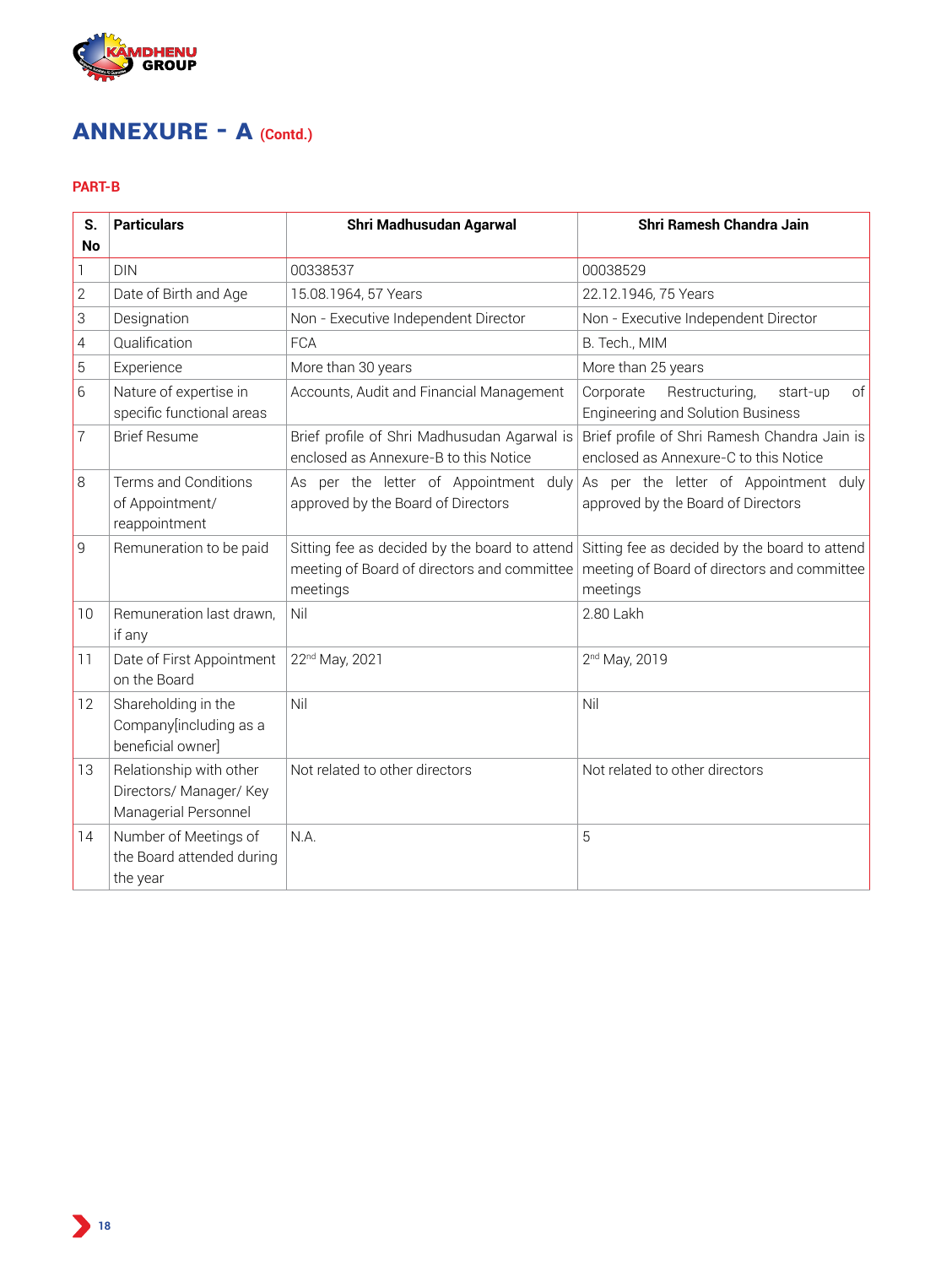# **ANNEXURE - A (Contd.)**

| S.<br><b>No</b> | <b>Particulars</b>                                                    | Shri Madhusudan Agarwal                |                     |                                    |                                                               |                             |           | Shri Ramesh Chandra Jain                         |                                             |                                                               |                 |                             |  |
|-----------------|-----------------------------------------------------------------------|----------------------------------------|---------------------|------------------------------------|---------------------------------------------------------------|-----------------------------|-----------|--------------------------------------------------|---------------------------------------------|---------------------------------------------------------------|-----------------|-----------------------------|--|
| 15              | Directorships held in<br>other Companies in<br>India including Listed | S.<br><b>Name of</b><br>Company<br>no. |                     |                                    | <b>Private/Listed/</b><br><b>Unlisted (Public</b><br>Company) |                             | S.<br>no. | Name of<br>Company                               |                                             | <b>Private/Listed/</b><br><b>Unlisted (Public</b><br>Company) |                 |                             |  |
|                 | Companies                                                             | 1.                                     | Limited             | East Buildtech                     |                                                               | Listed Company              |           | 1.                                               | The Hi-Tech<br><b>Gears Limited</b>         |                                                               | Listed Company  |                             |  |
|                 |                                                                       | 2.                                     | Yahweh<br>Transport |                                    | Private Company                                               |                             |           | 2.                                               | Frick India<br>Limited                      |                                                               | Listed Company  |                             |  |
|                 |                                                                       | 3.                                     | Kesri               | Private Limited<br>Investments Ltd |                                                               | Public Company              |           | 3.<br>Robotic<br>Systemz                         |                                             | The Hi-Tech                                                   | Public Company  |                             |  |
|                 |                                                                       | $\overline{\mathbf{4}}$                | <b>MSA</b>          | Professionals<br>Private Limited   | Private Company                                               |                             |           | $\overline{\mathbf{4}}$                          | Limited<br>Modern<br>Automotives<br>Limited |                                                               | Public Company  |                             |  |
|                 |                                                                       |                                        |                     |                                    |                                                               |                             |           |                                                  | Indoi Systems<br>Private Limited            |                                                               | Private Company |                             |  |
| 16              | Membership/<br>Chairmanship of<br>committees in other                 | <b>Name</b><br>of the                  | Company             | Name of the<br><b>Committee</b>    |                                                               | Membership/<br>Chairmanship |           | <b>Name</b><br>of the                            | Company                                     | Name of the<br><b>Committee</b>                               |                 | Membership/<br>Chairmanship |  |
|                 | Companies                                                             | <b>East</b>                            | <b>Buildtech</b>    | Nomination and<br>Remuneration     |                                                               | Member                      |           | <b>Frick</b><br><b>India</b>                     | Audit<br>Committee                          |                                                               |                 | Member                      |  |
|                 |                                                                       | <b>Limited</b><br>Committee            |                     |                                    |                                                               | <b>Limited</b>              |           | <b>Stakeholders</b><br>Relationship<br>Committee |                                             | Chairman                                                      |                 |                             |  |
|                 |                                                                       |                                        |                     |                                    |                                                               |                             |           |                                                  |                                             | Nomination and<br>Remuneration<br>Committee                   |                 | Member                      |  |
|                 |                                                                       |                                        |                     |                                    |                                                               |                             |           |                                                  |                                             | Corporate So-<br>cial Responsi-<br>bility Committee           |                 | Chairman                    |  |

# **By Order of The Board Of Directors of Kamdhenu Limited**

Sd/-

**Satish Kumar Agarwal Date:** 21st June, 2021 Chairman & Managing Director **Place:** Gurgaon DIN: 00005981